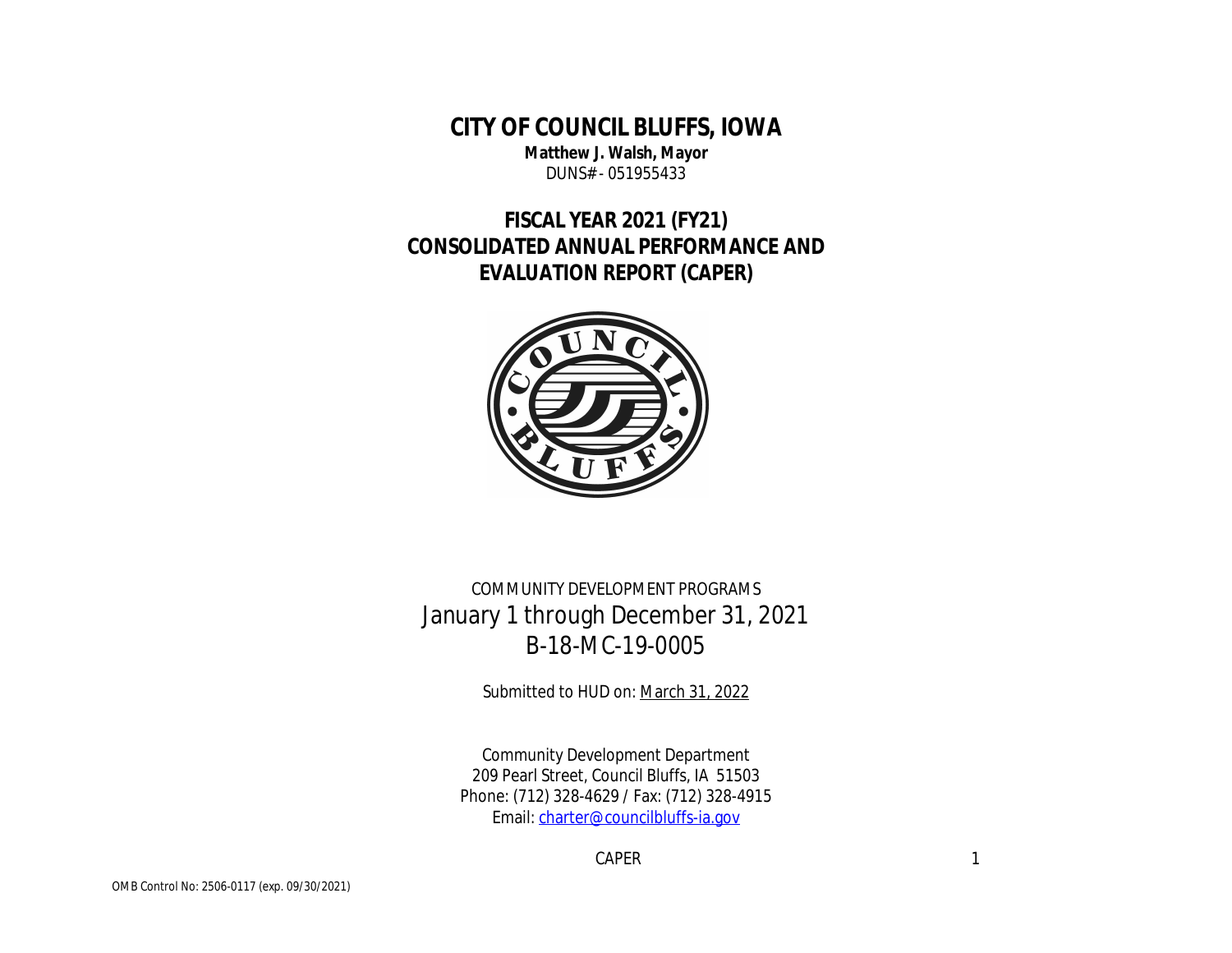## **CR-05 - Goals and Outcomes**

### **Progress the jurisdiction has made in carrying out its strategic plan and its action plan. 91.520(a)**

This could be an overview that includes major initiatives and highlights that were proposed and executed throughout the program year.

In an effort to prioritize needs and efficiently allocate resources, the City collaborated with citizens, elected officials, public/private agencies, and nonprofit organizations to determine community development needs for FY21 and the Five-Year Omaha/Council Bluffs ConPlan. The priority needs identified, goals addressed and their priority level for the Five-Year Omaha/Council Bluffs ConPlan were identified as follows:

- 1. Affordable Housing Development
- 2. Homelessness
- 3. Non-Homeless Persons with Special Needs
- 4. Housing Counseling Services
- **5.** Slum and Blight Removal

### **Comparison of the proposed versus actual outcomes for each outcome measure submitted with the consolidated plan and explain, if applicable, why progress was not made toward meeting goals and objectives. 91.520(g)**

Categories, priority levels, funding sources and amounts, outcomes/objectives, goal outcome indicators, units of measure, targets, actual outcomes/outputs, and percentage completed for each of the grantee's program year goals.

| Goal                               | Category | Source /<br>Amount                 | Indicator                                                                     | Unit of<br><b>Measure</b> | <b>Expected</b><br>$\overline{\phantom{0}}$<br><b>Strategic</b><br>Plan | Actual-<br>Strategic<br>Plan | Percent<br>Complete | Expected<br>-<br>Program<br>Year | Actual-<br>Program<br>Year | Percent<br>Complete |
|------------------------------------|----------|------------------------------------|-------------------------------------------------------------------------------|---------------------------|-------------------------------------------------------------------------|------------------------------|---------------------|----------------------------------|----------------------------|---------------------|
| Coronavirus<br>Pandemic<br>Support | COVID-19 | CDBG-COVID-<br>19 (CDBG-<br>CV: \$ | Public service<br>activities for<br>Low/Moderate<br>Income Housing<br>Benefit | Households<br>Assisted    | 35                                                                      | 61                           |                     |                                  |                            |                     |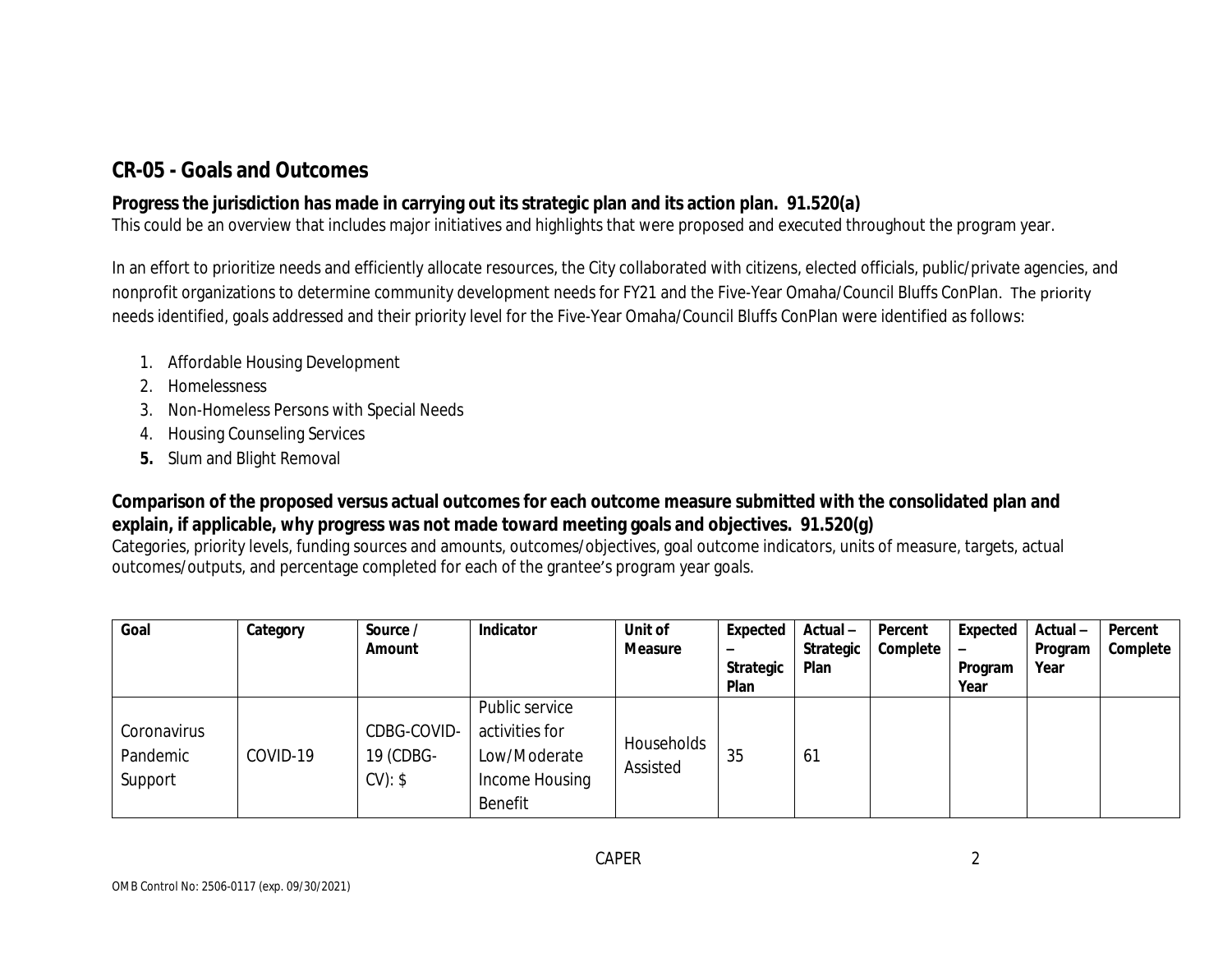| Coronavirus<br>Pandemic<br>Support | COVID-19              | CDBG-COVID-<br>19 (CDBG-<br>$CV):$ \$                                                                                    | <b>Businesses</b><br>assisted                                                 | <b>Businesses</b><br>Assisted | 11   | 18               |     |                  |  |
|------------------------------------|-----------------------|--------------------------------------------------------------------------------------------------------------------------|-------------------------------------------------------------------------------|-------------------------------|------|------------------|-----|------------------|--|
| Housing<br>Counseling              | Housing<br>Counseling | CDBG: \$/<br>Private: \$                                                                                                 | Public service<br>activities for<br>Low/Moderate<br>Income Housing<br>Benefit | Households<br>Assisted        | 2800 | 419              | 500 | 419              |  |
| Housing<br>Development             | Affordable<br>Housing | CDBG: \$/<br>General<br>Fund: $$/$<br><b>HUD Lead</b><br>Hazard<br>Reduction<br>and Healthy<br>Homes: \$/<br>Private: \$ | Rental units<br>constructed                                                   | Household<br>Housing<br>Unit  | 36   | $\boldsymbol{0}$ |     |                  |  |
| Housing<br>Development             | Affordable<br>Housing | CDBG: \$/<br>General<br>Fund: $$/$<br><b>HUD Lead</b><br>Hazard<br>Reduction<br>and Healthy<br>Homes: \$/<br>Private: \$ | Rental units<br>rehabilitated                                                 | Household<br>Housing<br>Unit  | 10   | $\mathbf 0$      | 10  | $\boldsymbol{0}$ |  |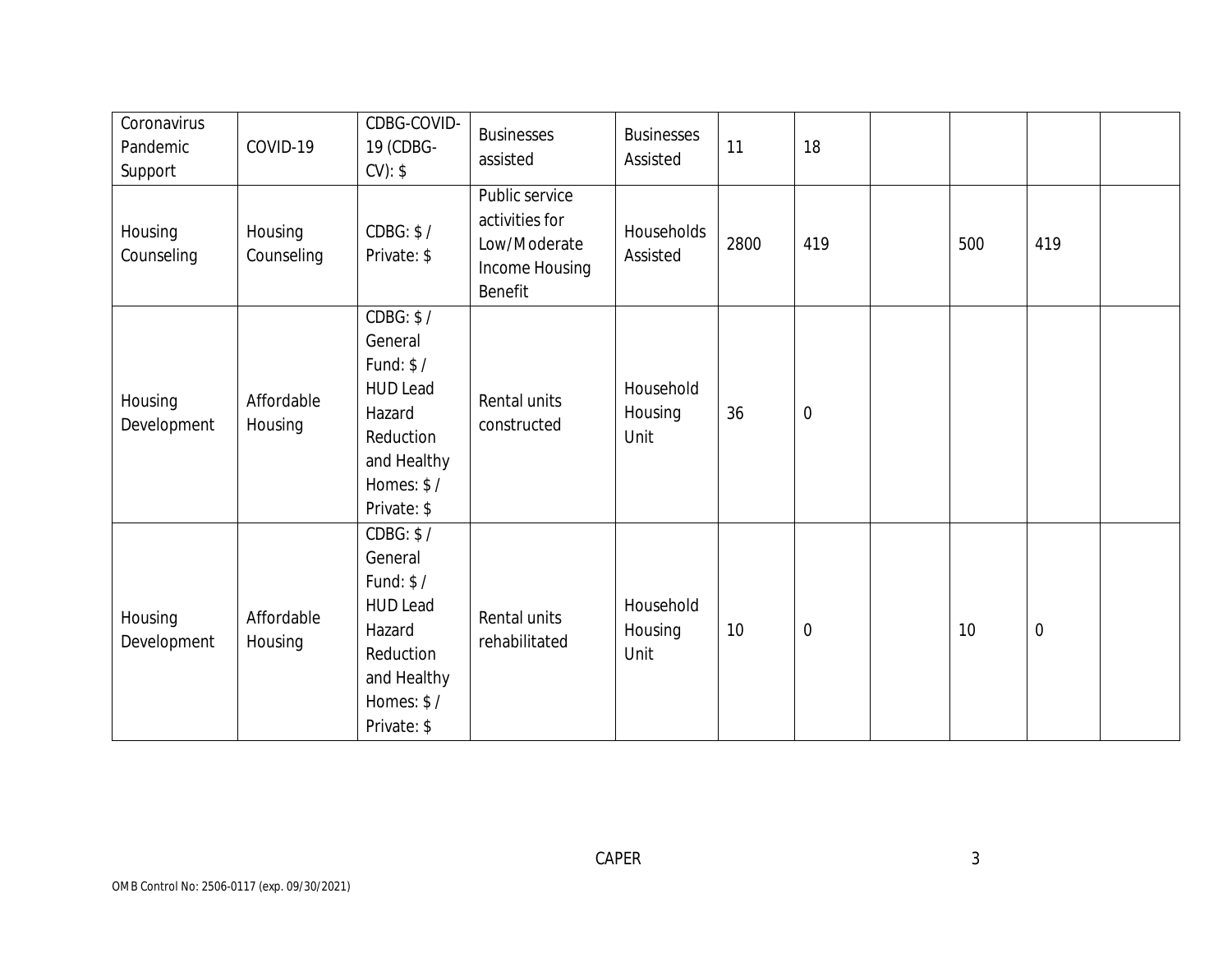| Housing<br>Development | Affordable<br>Housing | CDBG: \$/<br>General<br>Fund: $$/$<br><b>HUD Lead</b><br>Hazard<br>Reduction<br>and Healthy<br>Homes: \$/<br>Private: \$ | Homeowner<br><b>Housing Added</b>                      | Household<br>Housing<br>Unit | 21  | $\boldsymbol{0}$ | 21  | $\boldsymbol{0}$ |       |
|------------------------|-----------------------|--------------------------------------------------------------------------------------------------------------------------|--------------------------------------------------------|------------------------------|-----|------------------|-----|------------------|-------|
| Housing<br>Development | Affordable<br>Housing | CDBG: \$/<br>General<br>Fund: $$/$<br><b>HUD Lead</b><br>Hazard<br>Reduction<br>and Healthy<br>Homes: \$/<br>Private: \$ | Homeowner<br>Housing<br>Rehabilitated                  | Household<br>Housing<br>Unit | 125 | $\sqrt{3}$       | 125 | $\mathfrak{Z}$   |       |
| Housing<br>Development | Affordable<br>Housing | CDBG: \$/<br>General<br>Fund: \$/<br><b>HUD Lead</b><br>Hazard<br>Reduction<br>and Healthy<br>Homes: \$/<br>Private: \$  | <b>Direct Financial</b><br>Assistance to<br>Homebuyers | Households<br>Assisted       | 5   | $\mathbf 0$      |     | $\mathbf 0$      | 0.00% |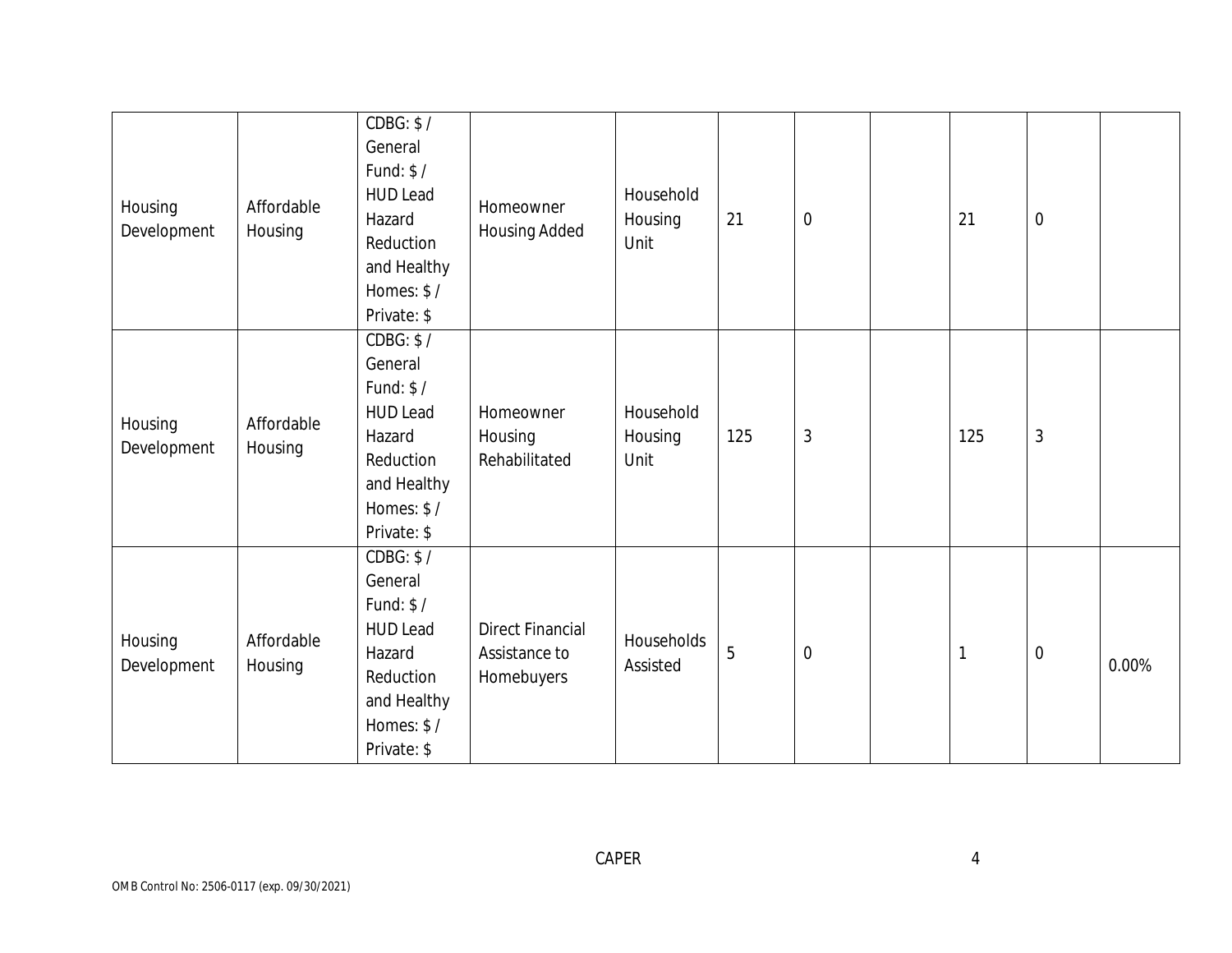| <b>Meal Center</b><br>Support                   | Homeless<br>Non-Housing<br>Community<br>Development | CDBG: \$                                  | Public service<br>activities other<br>than<br>Low/Moderate<br>Income Housing<br>Benefit                       | Persons<br>Assisted          | $\mathbf 0$    | $\mathbf 0$      | 5000           | $\boldsymbol{0}$ | 0.00% |
|-------------------------------------------------|-----------------------------------------------------|-------------------------------------------|---------------------------------------------------------------------------------------------------------------|------------------------------|----------------|------------------|----------------|------------------|-------|
| Meal Center<br>Support                          | Homeless<br>Non-Housing<br>Community<br>Development | CDBG: \$                                  | Public service<br>activities for<br>Low/Moderate<br>Income Housing<br>Benefit                                 | Households<br>Assisted       | $\mathbf 0$    | $\mathbf 0$      |                |                  |       |
| Neighborhood<br>Development                     | Affordable<br>Housing                               | CDBG: \$7<br>General<br>Fund:<br>\$100000 | Rental units<br>constructed                                                                                   | Household<br>Housing<br>Unit | 12             | $\boldsymbol{0}$ | $\overline{7}$ | $\boldsymbol{0}$ |       |
| Neighborhood<br>Development                     | Affordable<br>Housing                               | CDBG: \$/<br>General<br>Fund:<br>\$100000 | Homeowner<br><b>Housing Added</b>                                                                             | Household<br>Housing<br>Unit | 12             | $\overline{4}$   | 5              | $\overline{4}$   |       |
| Neighborhood<br>Development                     | Affordable<br>Housing                               | CDBG: \$/<br>General<br>Fund:<br>\$100000 | <b>Buildings</b><br>Demolished                                                                                | <b>Buildings</b>             | $\mathbf 0$    | $\mathbf 0$      | $\mathbf{1}$   | $\mathbf 0$      |       |
| <b>Public Facilities</b><br>and<br>Improvements | Homeless<br>Non-Homeless<br><b>Special Needs</b>    | CDBG: \$/<br>Private: \$                  | Public Facility or<br>Infrastructure<br>Activities other<br>than<br>Low/Moderate<br>Income Housing<br>Benefit | Persons<br>Assisted          | $\overline{0}$ | 424              | 900            | $\boldsymbol{0}$ |       |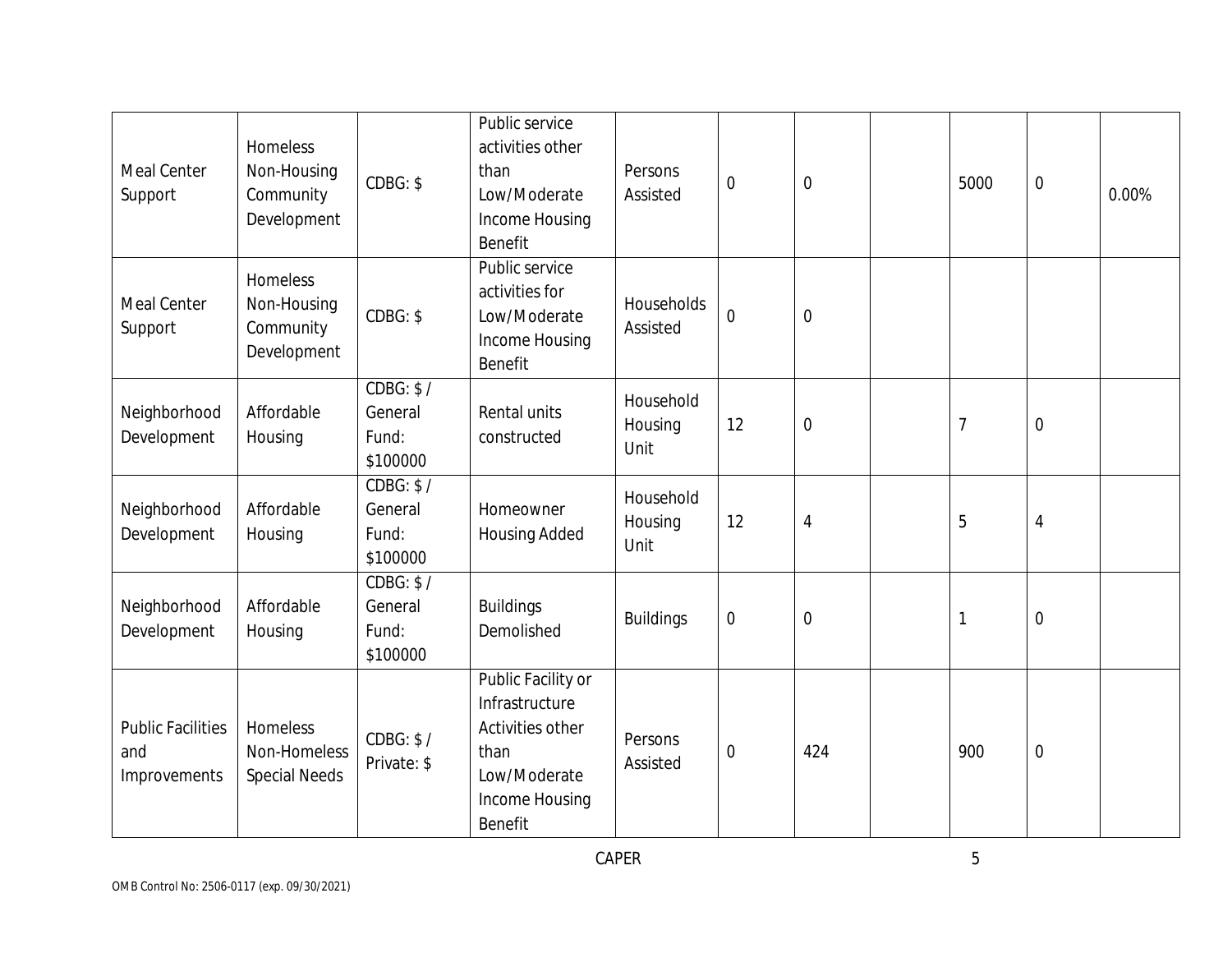| <b>Public Facilities</b><br>and<br>Improvements | Homeless<br>Non-Homeless<br><b>Special Needs</b> | CDBG: \$/<br>Private: \$          | Public Facility or<br>Infrastructure<br><b>Activities for</b><br>Low/Moderate<br>Income Housing<br>Benefit | Households<br>Assisted | 75   | 19   |      |                |  |
|-------------------------------------------------|--------------------------------------------------|-----------------------------------|------------------------------------------------------------------------------------------------------------|------------------------|------|------|------|----------------|--|
| Slum and Blight<br>Removal                      | Non-Housing<br>Community<br>Development          | CDBG: \$/<br>General<br>Fund: $$$ | <b>Buildings</b><br>Demolished                                                                             | <b>Buildings</b>       |      | 0    |      | $\mathbf 0$    |  |
| Supportive<br>Services for the<br>Homeless      | Homeless                                         | CDBG: \$/<br>Private: \$          | <b>Homeless Person</b><br>Overnight Shelter                                                                | Persons<br>Assisted    | 9000 | 2463 | 9000 | $\overline{0}$ |  |

**Table 1 - Accomplishments – Program Year & Strategic Plan to Date**

### **Assess how the jurisdiction's use of funds, particularly CDBG, addresses the priorities and specific objectives identified in the plan, giving special attention to the highest priority activities identified.**

In FY21, the City's anticipated CDBG entitlement amount was \$975,000. In addition to the annual CDBG entitlement; \$766,666 in HUD Lead Hazard Remediation funds; anticipated \$2,263,333 in CDBG program income. Actual expenditures during FY21 were \$1,113,866.37 in CDBG funds, \$46,106.59 in direct program income to the City and \$4,439,064 was leveraged by sub-recipient's.

During FY21, the City provided affordable housing, increased housing education and outreach, expanded services for homeless populations, and contributed to economic and community revitalization. The City assisted 31 single-family owner-occupants to remain in their homes by providing loans and grants for emergency housing repairs. Four new single family homes were completed and sold to a low-moderate income households. Over the past year, the City provided housing counseling to 419, existing homeowners and new homeowners to increase access to housing and stable home ownership. CDBG funds provided shelter for 2,463 homeless men, women and children. Even due to the Covid-19 pandemic, the city and it's partners were able continue assisting individuals or pivot programs to assist individuals online. The city also used CDBG-CV funding and administered Direct Financal Assistance to approximately 61 households and also distribute Business Assistnace Grants to local, small businesses for approximately 18 businesses. The City provided Food Security grants with CDBG-CV funding to one of our local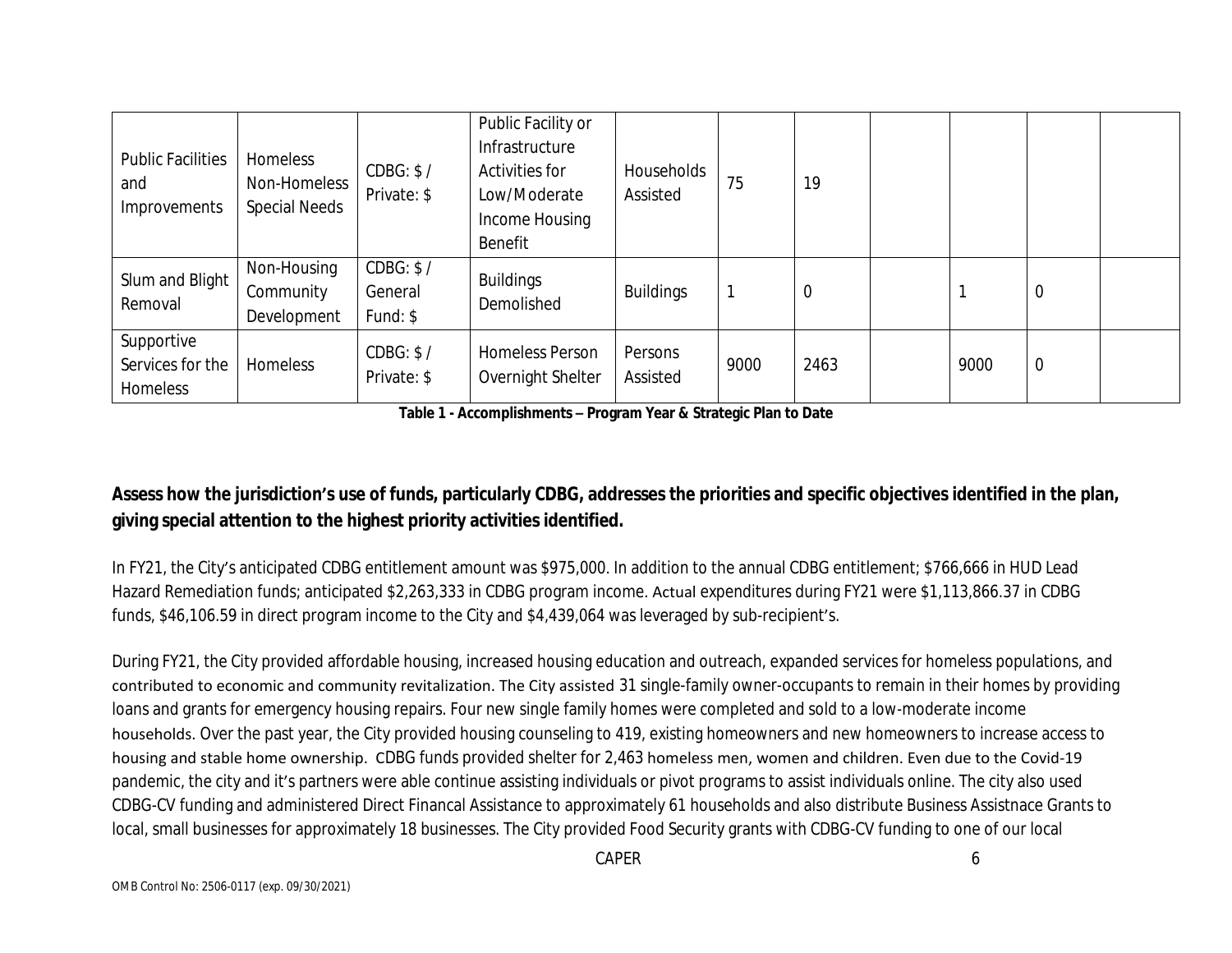shelters and to a new local food pantry. The City also used CDBG-CV funding to help install free internet to LMI areas of town.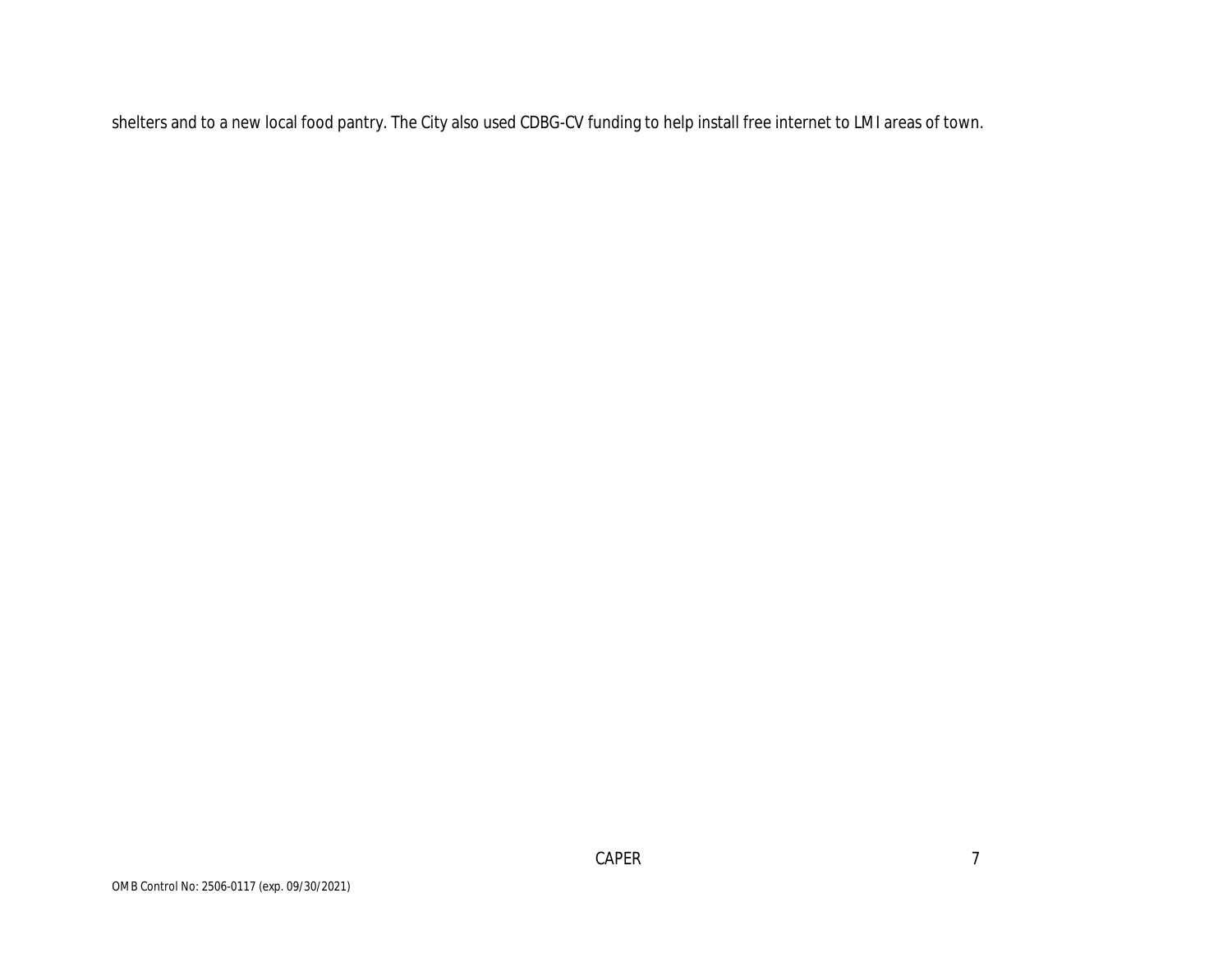# **CR-10 - Racial and Ethnic composition of families assisted**

**Describe the families assisted (including the racial and ethnic status of families assisted). 91.520(a)** 

|                                           | <b>CDBG</b> |
|-------------------------------------------|-------------|
| White                                     | 7847        |
| <b>Black or African American</b>          | 828         |
| Asian                                     | 87          |
| American Indian or American Native        | 120         |
| Native Hawaiian or Other Pacific Islander | 8           |
| <b>Total</b>                              | 12881       |
| Hispanic                                  | 2556        |
| Not Hispanic                              | 10325       |

#### **Table 2 – Table of assistance to racial and ethnic populations by source of funds**

#### **Narrative**

During FY21, the City assisted 12,881 units/households/persons. Of the 12,881 units/households/persons 11 households assisted with Emergency Housing Repairs, 4 household provided access to a new single family home. Approximately 28% of the persons/households assisted were non-White. Of those non-White persons/households 6% were Black or African American. Also, 20% of the persons/households assisted were of Hispanic ethnicity. According to the US Census Bureau, in 2021 approximately 76.3% of the population in Council Bluffs is White, followed by 13.4% Black, 5.9% Asian, and 18.5% Hispanic. However only 61% of the persons/households assisted with CDBG funds are White. This tells us that the programs are reaching minority populations.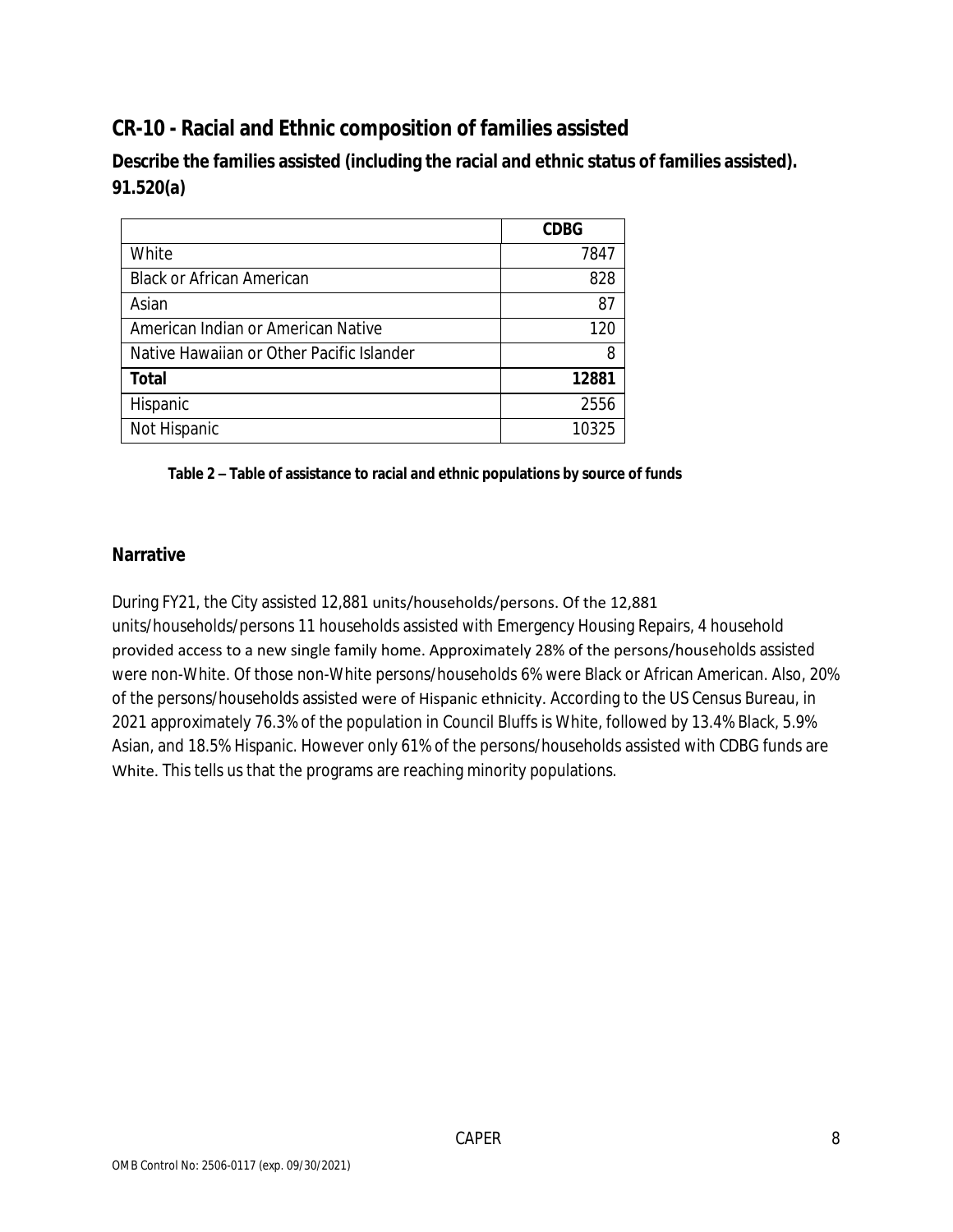## **CR-15 - Resources and Investments 91.520(a)**

| <b>Source of Funds</b> | Source           | <b>Resources Made</b><br><b>Available</b> | <b>Amount Expended</b><br><b>During Program Year</b> |
|------------------------|------------------|-------------------------------------------|------------------------------------------------------|
| <b>CDBG</b>            | public - federal | 2.484.225                                 |                                                      |
| <b>General Fund</b>    | public - local   | 100,000                                   |                                                      |
| Other                  | public - federal | 766,667                                   |                                                      |

#### **Identify the resources made available**

**Table 3 - Resources Made Available**

#### **Narrative**

#### **Identify the geographic distribution and location of investments**

| <b>Target Area</b>               | <b>Planned</b><br>Percentage of<br><b>Allocation</b> | <b>Actual Percentage</b><br>of Allocation | <b>Narrative</b><br><b>Description</b> |
|----------------------------------|------------------------------------------------------|-------------------------------------------|----------------------------------------|
| Mid-City Railroad Corridor Urban |                                                      |                                           |                                        |
| Renewal Area                     |                                                      |                                           |                                        |
| NEIGHBORHOOD REVITALIZATION      |                                                      |                                           |                                        |
| STRATEGY AREA (NRSA)             | 35                                                   |                                           |                                        |

**Table 4 – Identify the geographic distribution and location of investments**

#### **Narrative**

In FY21, the City spent 55% of its funds in the NRSA. This includes \$374,972.71 of regular CDBG funds.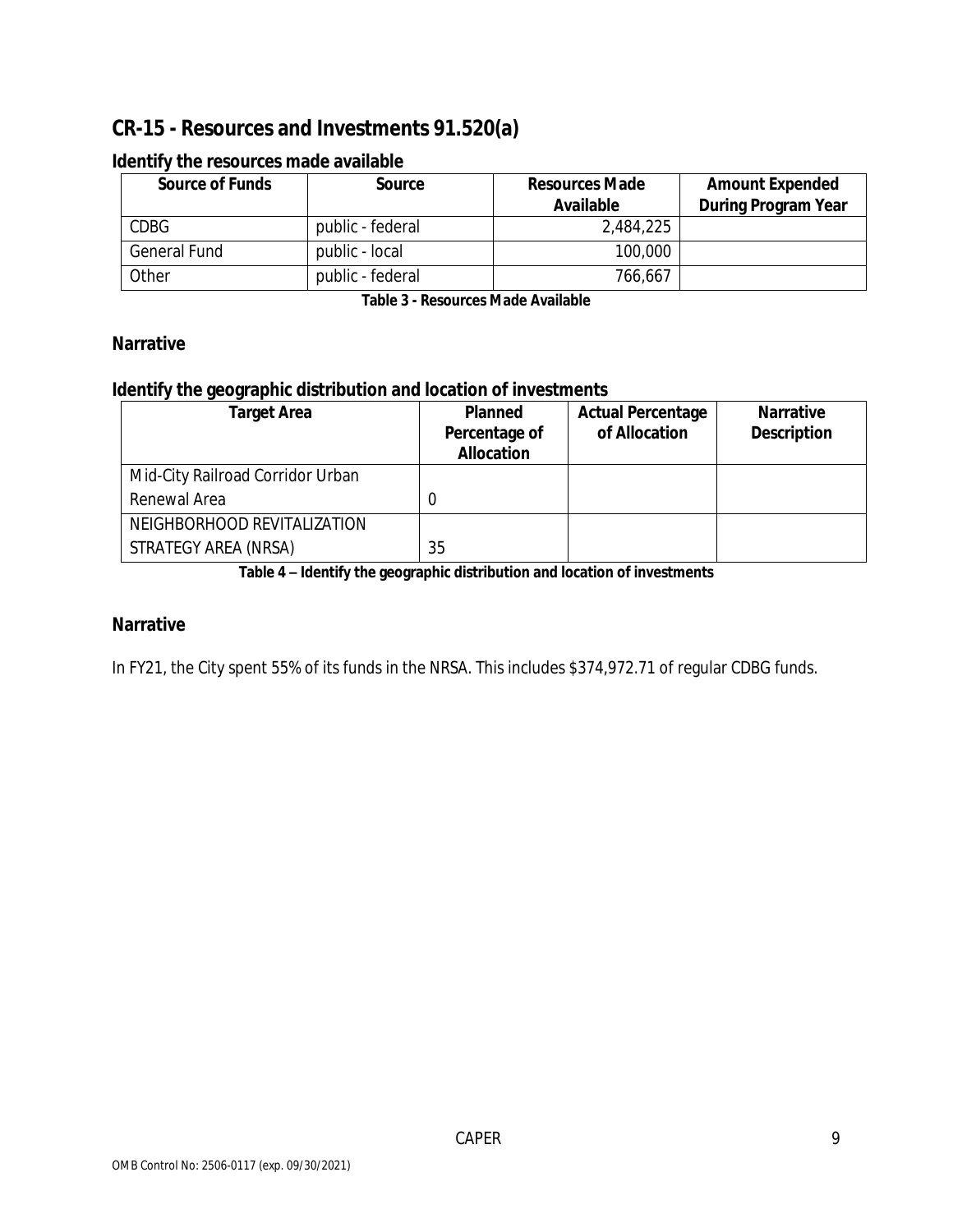#### **Leveraging**

**Explain how federal funds leveraged additional resources (private, state and local funds), including a description of how matching requirements were satisfied, as well as how any publicly owned land or property located within the jurisdiction that were used to address the needs identified in the plan.**

The total expenditures during FY21 were \$1,162,116.61 of which \$1,113,866.37 was CDBG entintlement funds. Therefore, \$46,106.59 in direct program income to the City and an additional \$4,439,061 was leveraged by the City's sub-recipients. This means that for every \$1.00 in CDBG funds received by the City, approximately another \$4.02 in direct program income and other private and public resources were leveraged to assist in addressing the needs identified in the FY19-23 ConPlan and FY21 Annual Action Plan.

Often times CDBG funds are utilized to satisfy matching requirements for other private and public resources. It is not always known if the City sub-recipients utilized CDBG funds to satisfy a match requirement for other private and public resources they leveraged. The programs/projects that did utilize CDBG funds to satisfy matching requirements of other private and public resources leveraged were Heartland Family Services' Heartland Homes and Pottawattamie County Homeless Link Programs; and New Visions' homeless programs.

No publicly owned land or property located within the jurisdiction was used to address the needs identified in this plan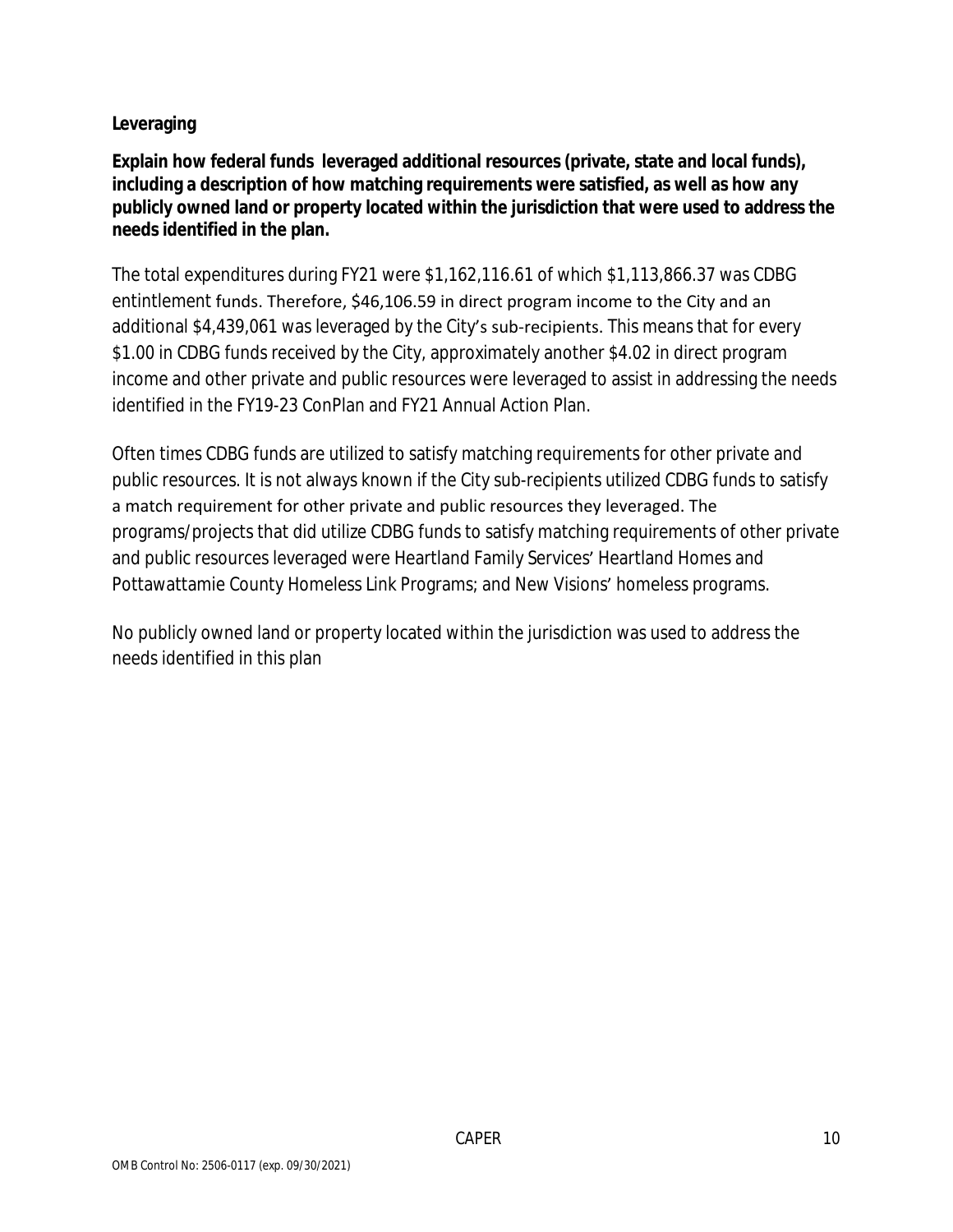# **CR-20 - Affordable Housing 91.520(b)**

**Evaluation of the jurisdiction's progress in providing affordable housing, including the number and types of families served, the number of extremely low-income, low-income, moderate-income, and middle-income persons served.**

|                                       | <b>One-Year Goal</b> | Actual |
|---------------------------------------|----------------------|--------|
| Number of homeless households to be   |                      | U      |
| provided affordable housing units     |                      |        |
| Number of non-homeless households to  | 34                   | 34     |
| be provided affordable housing units  |                      |        |
| Number of special-needs households to |                      |        |
| be provided affordable housing units  |                      |        |
| Total                                 | 34                   | 34     |

**Table 11 – Number of Households**

|                                           | <b>One-Year Goal</b> | Actual |
|-------------------------------------------|----------------------|--------|
| Number of households supported            | 120                  | 61     |
| through rental assistance                 |                      |        |
| Number of households supported            | 8                    | 4      |
| through the production of new units       |                      |        |
| Number of households supported            | 53                   | 31     |
| through the rehab of existing units       |                      |        |
| Number of households supported            | 0                    | 0      |
| through the acquisition of existing units |                      |        |
| <b>Total</b>                              | 181                  | 96     |

**Table 12 – Number of Households Supported**

#### **Discuss the difference between goals and outcomes and problems encountered in meeting these goals.**

In 2017, the City launched its Affected Properties Program with the assistance of Southwest Iowa Planning Coucnil to provide rehabilitation supervision. This project is similar to the previous Single Family Housing Rehabilitation Program with a focus on houses adjacent to City-funded development projects. The City expected this program to rehabilitate 15-20 units per year; however, staff has struggled to get interest from the public. In 2019, the City opened the program city-wide to gain interest in the program but it is still taking time to familiarize residents with the program. In 2021, the city rehabilitate 17 units under the Affected Properties program. So that makes 2021 the first year the City reached it's goal to rehabilitate between 15-20 units per year.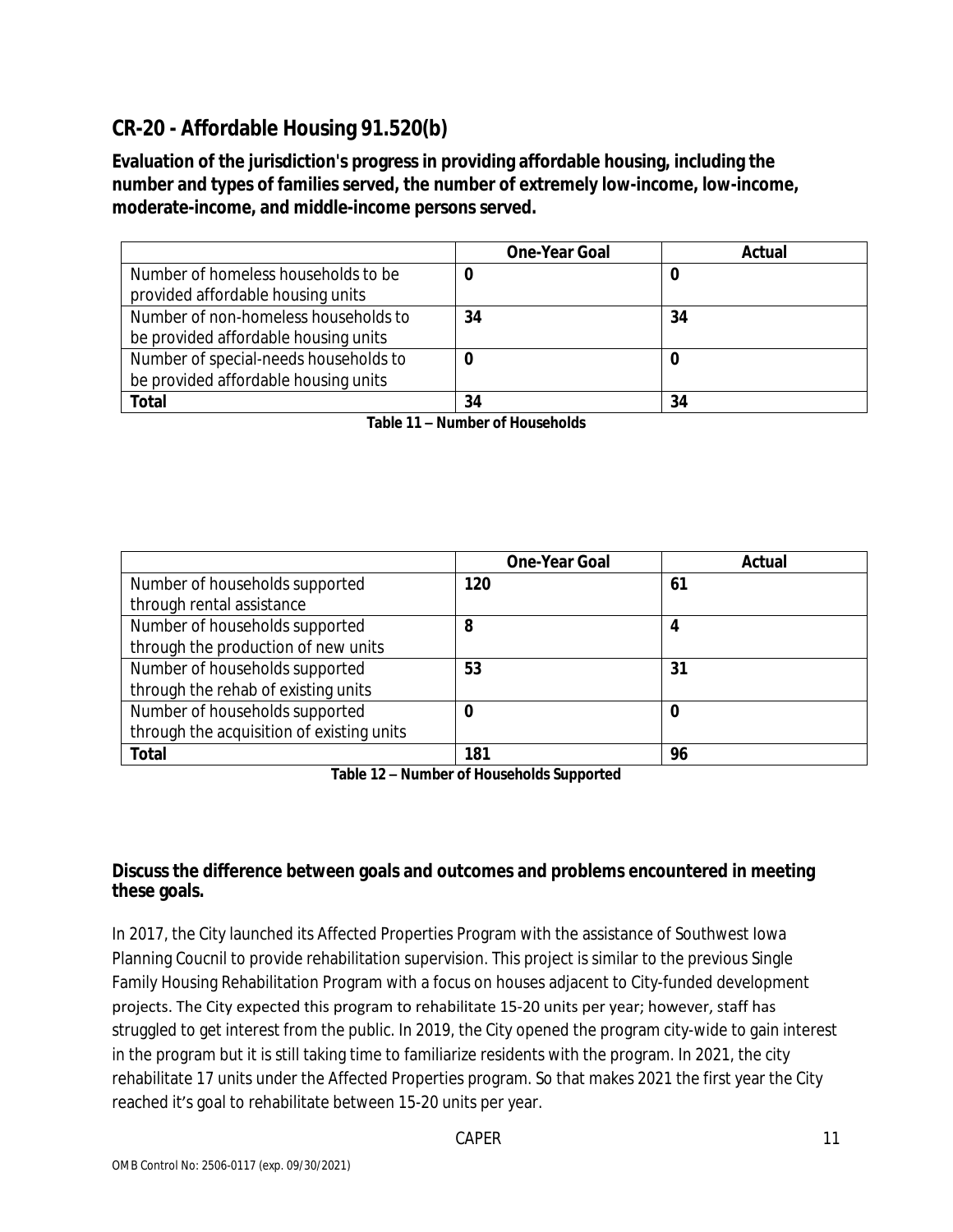In 2019, the City kicked off its Lead Hazarad Reduction program with funding from the Office of Lead Hazards and Healthy Homes. The City expects to complete 100 units through this program and is working to gain interest in the program. Still in year 2020 the program has continues to work on gaining intersest by working with the local schools to try and identify families that may be eligible for the program. In 2021, the Lead program continues to stuggle to get participants as only 3 units were compelted in 2021. The City has participated in Lead specific outreach at events including school fairs, Movie Night in the Park, National Night Out, and tricker treating in City Hall. There were also social media posts specific to the Lead Program and flyers distributed to school. However, the Lead Program still struggles to get participants.

In 2019 NeighborWorks Home Solutions and Habitat for Humanity completed the construction on four houses funded through CDBG in the Walnut Grove neighborhood. The City also participated in downpayment assistance with three single family homes sold to LMI familes.

In 2020 NeighborWorks Home Solutions completed construction on one house funded through CDBG and Habitat for Humanity aquired two lots and began construction on those lots.

In 2021 NeighborWorks Home Solutions completed construction on two houses funded through CDBG and Habitat for Humanity aquired two lots and began construction on those lots.

#### **Discuss how these outcomes will impact future annual action plans.**

In all, it is anticipated that there will be 14 new single family homes built for LMI persons at Hillside Estates. Also, the site at 110 South 28th Street is anticipated to create 84 affordable housing units with a mix of conventional apartment-style and townhouses to serve families which will be begin construction in late 2022. The City is also expecting construction to start on Spin Lofts in 2022, which will utilize HOME funds. The total units expected for this project at 50 with 40 being built for LMI persons and five designated for families near homeless and five at market rate.

#### **Include the number of extremely low-income, low-income, and moderate-income persons served by each activity where information on income by family size is required to determine the eligibility of the activity.**

| <b>Number of Households Served</b> | <b>CDBG Actual</b> | <b>HOME Actual</b> |
|------------------------------------|--------------------|--------------------|
| Extremely Low-income               |                    |                    |
| Low-income                         | 1 Q                |                    |
| Moderate-income                    |                    |                    |
| Total                              | 23                 |                    |

**Table 13 – Number of Households Served**

#### **Narrative Information**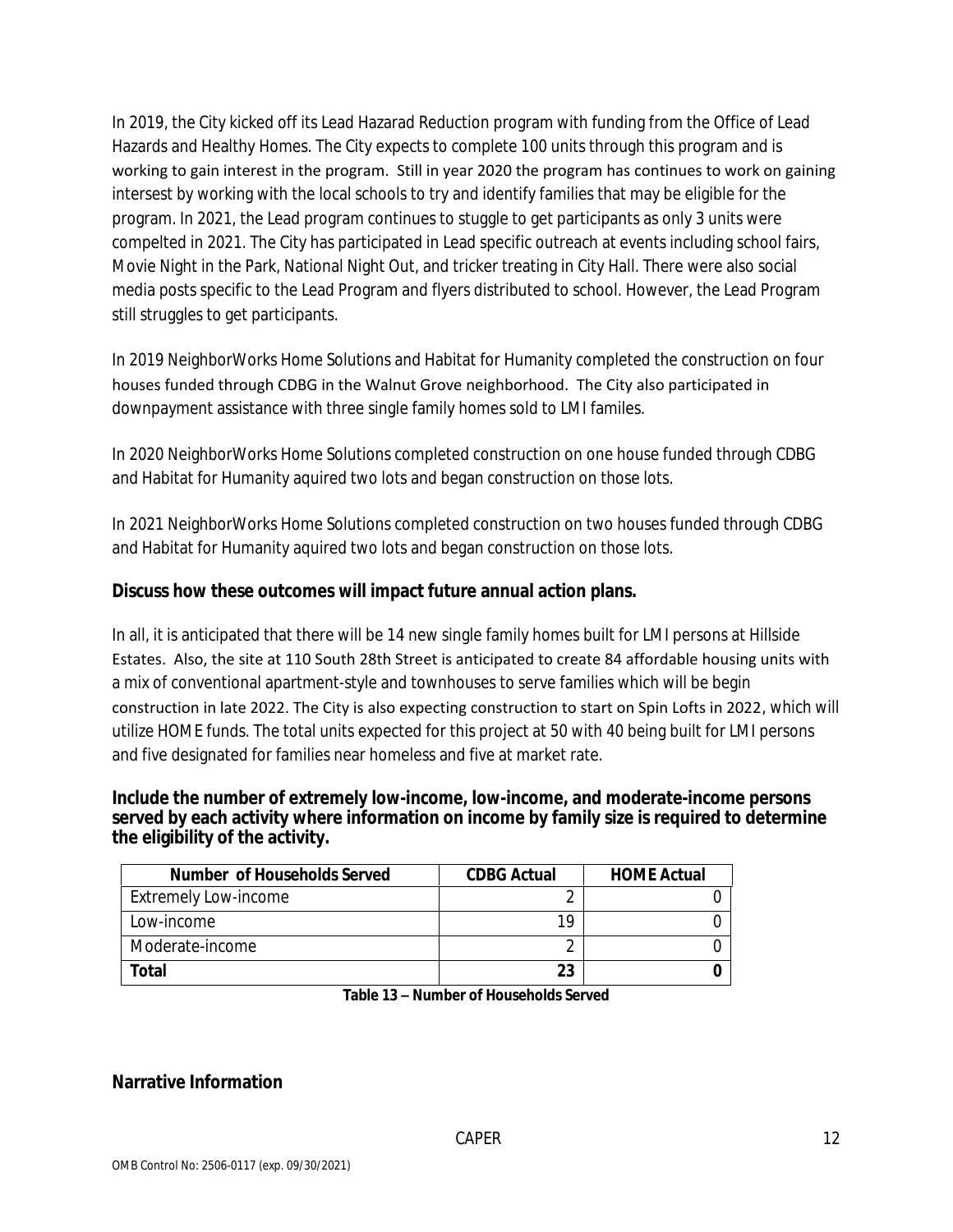During 2021, two extremely low households, 21 low income households and four moderately low income households were assisted. Six of the low-income households were part of the City's Emergency Repair Program. One of the moderate-income household was down payment assistance through the Infill Program and another one was through Habitat for Humanity.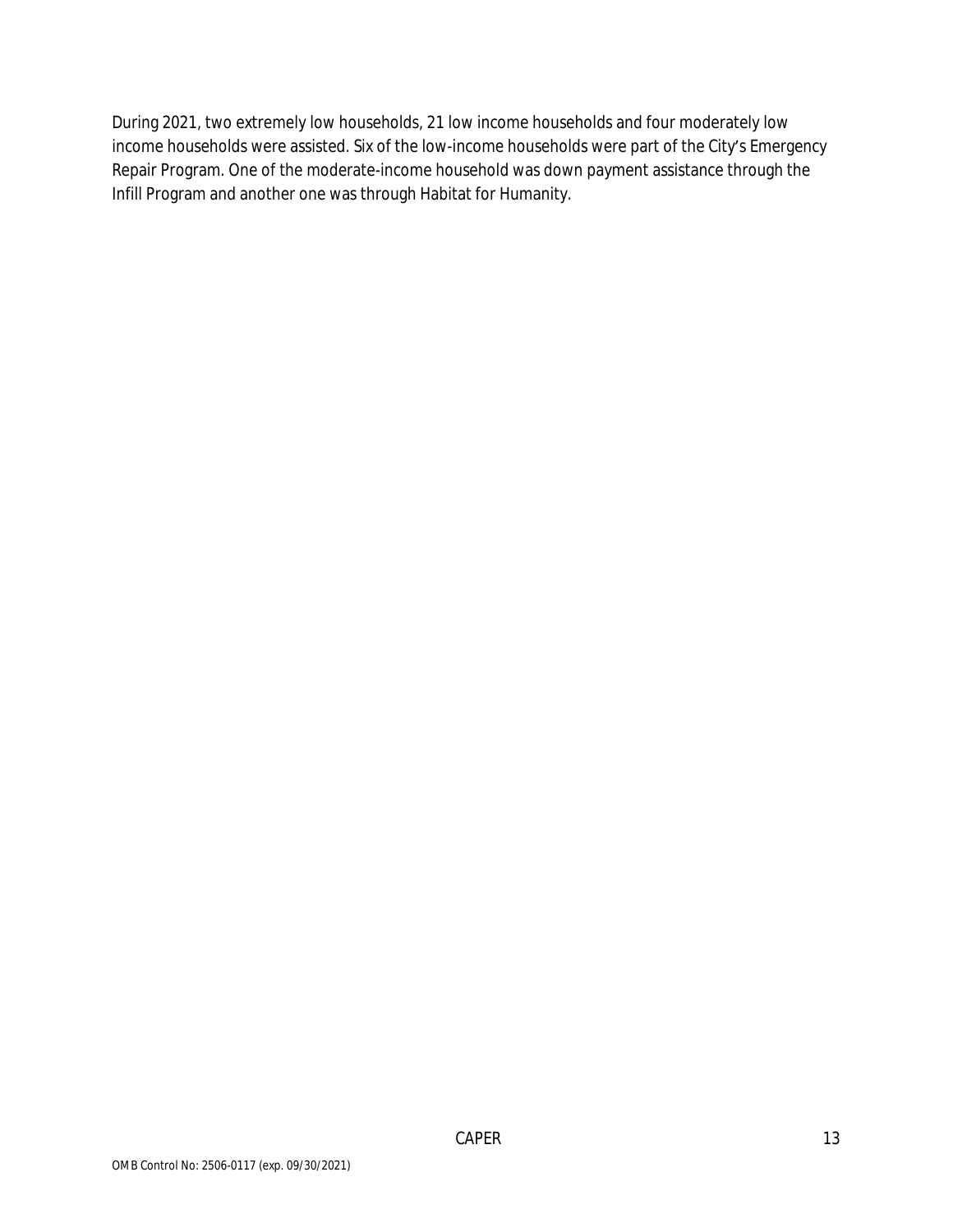# **CR-25 - Homeless and Other Special Needs 91.220(d, e); 91.320(d, e); 91.520(c)**

**Evaluate the jurisdiction's progress in meeting its specific objectives for reducing and ending homelessness through:**

### **Reaching out to homeless persons (especially unsheltered persons) and assessing their individual needs**

The City develops and initiate strategies to identify and engage persons with extensive or frequent episodes of homelessness.

One such initiative, now implemented, is the Homeless Review Team (HRT). The HRT involves 16 participating agencies and focuses on the most vulnerable of those among the homeless, assessing their needs (using the Vulnerability Index) and then coordinating the meeting of their needs (from medical, mental health, HIV and veterans needs to the need for housing and mainstream resources).

In addition to the HRT, several agencies provide outreach to special populations employing what is essentially the CoC's strategy for reaching out to homeless persons, i.e., 1) seek out homeless persons on the street or wherever else they are staying/congregating, 2) approach them with respect, 3) develop trust, 4) encourage and provide support for the use of supportive services and existing housing. The agency providing outreach include the following:

• Heartland Family Service (through its Pottawattamie County Homeless Link Project and through its various housing programs) also provides mobile outreach teams that do street outreach/street canvassing. Outreach workers have fixed days to be at area shelters to assess the housing needs of shelter guests. **Connecting homeless to services and housing:** For safety reasons, outreach workers go out in teams of at least two persons. When contact is made with homeless individuals on the street, the outreach workers attempt to complete a "vulnerability index". Once an assessment is completed (to whatever extent is possible), the outreach workers provide referrals (a variety of materials for referral purposes as well as materials to meet basic needs are carried with outreach staff).

#### **Addressing the emergency shelter and transitional housing needs of homeless persons**

Emergency shelters are using overflow accommodations on a consistent basis, i.e., guests sleeping on temporary mats or other places not designed as a permanent place for sleeping. Dependency on overflow beds is a signal that the emergency response system is stretched thin. Shelters report record numbers of single women, women experiencing domestic violence, and persons in families with young children. Add to this the single men who are parents and the families with teenage boys and the provision of emergency shelter accommodations becomes more difficult still. Further, it's frequently the case that TH programs have long waiting lists. This requires individuals and families—ready for their next step toward self-sufficiency—to remain in emergency shelters until TH units are available. It is a goal of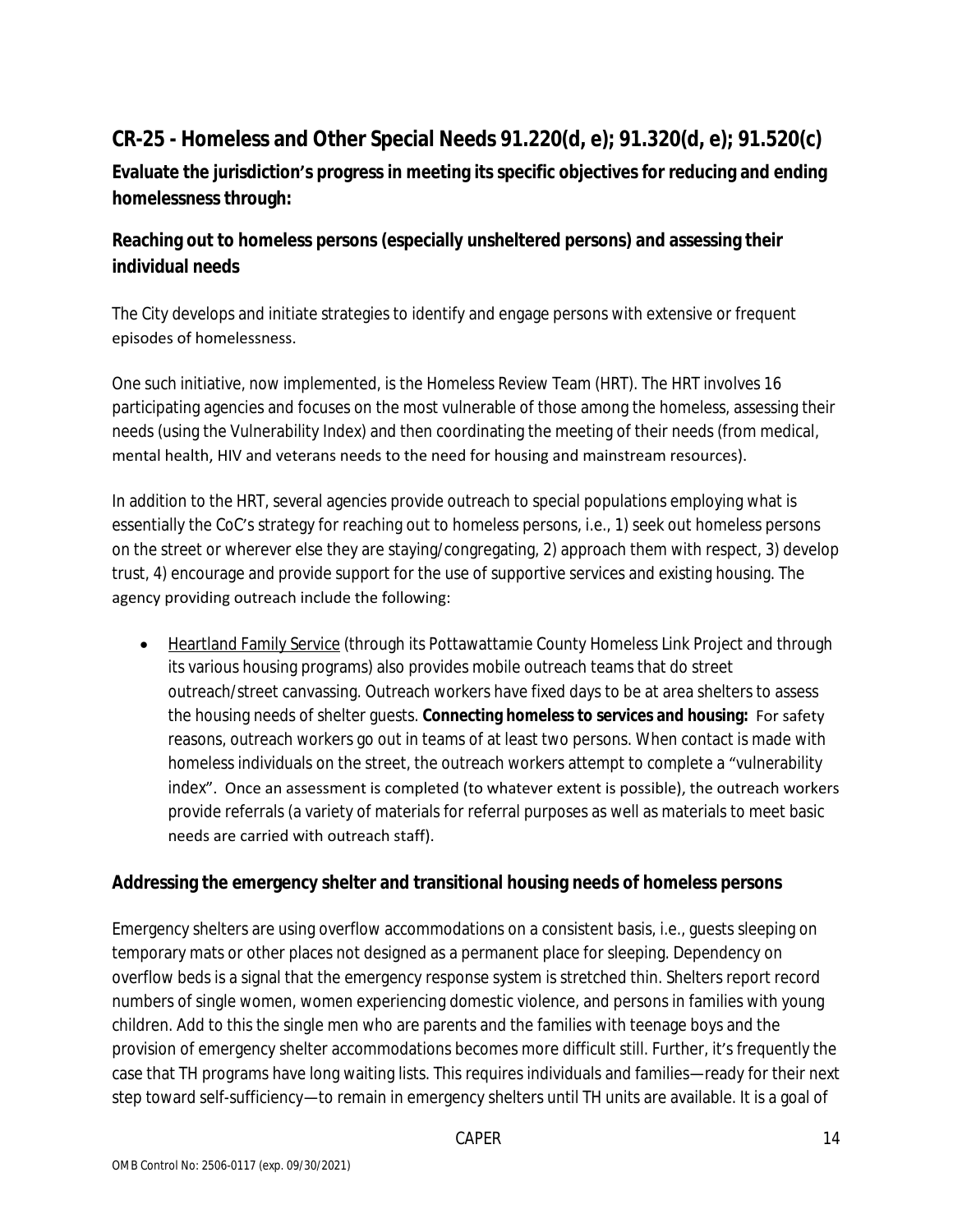the CoC to alleviate overcrowding in emergency shelters and to ensure that all homeless persons have a safe and appropriate place to sleep and eventually a long-term place to live. The CoC does not consider floor mats an appropriate way to accommodate homeless persons and families. The CoC will monitor the ongoing need for temporary beds each year to ensure that current resources are going to meet the current need. This will include analysis of how different populations move through the ES, TH, and PSH homeless response systems in order to identify where we collectively could become more efficient. An inventory of housing beds by homeless sub-population is conducted annually on a formal basis at the time of the Metro Area CoC application for SHP funds (the annual NOFA published by HUD). This information is maintained in the CoC's HMIS and is updated as changes occur. Bed count is conducted by each housing facility and reported to the executive director of the CoC.

**Helping low-income individuals and families avoid becoming homeless, especially extremely low-income individuals and families and those who are: likely to become homeless after being discharged from publicly funded institutions and systems of care (such as health care facilities, mental health facilities, foster care and other youth facilities, and corrections programs and institutions); and, receiving assistance from public or private agencies that address housing, health, social services, employment, education, or youth needs**

Persons at risk of homelessness are served in a variety of ways in an effort to help them avoid homelessness. Contact with persons in need of services in order to avoid homelessness can come by various sources. United Way of the Midlands, for example, has a "211" emergency assistance line; local churches are a source of referrals; and so, too, hospitals, nursing homes and public schools. These groups refer persons at risk of homelessness to food pantries—there are several in the jurisdiction—for food assistance and to the local utilities (Omaha Public Power District and Metropolitan Utilities District) for assistance with utility payments. There also are agencies—the Salvation Army is one—that provides rental and utility assistance on a limited basis. Finally, representatives from the CoC meet with representatives from institutions (hospitals and prisons, for example) in an effort to find suitable housing for individuals soon to be released from those institutions.

As indicated earlier in this document, the CoC will work to address the needs of those populations who have 1) severe medical or mental health conditions, 2) significant developmental disabilities, and/or 3) severe housing barriers due to prior convictions, addictions, citizenship problems, or elderly and hard to employ. These special needs populations represent many of the long term residents of shelters and pose significant challenges for transitional housing programs trying to identify permanent housing solutions for them. In more specific terms, the CoC will identify how many persons are released into shelters from publicly funded institutions or hospitals and expand/implement programs that provide those individuals with more appropriate housing solutions. Careful assessment of individual needs, collaboration with community partners so as to ensure successful referrals, the regular collection and reporting of relevant data to funders and others, all are steps the CoC will take as a part of its strategy to address the housing and service needs of persons released from institutions with no housing options.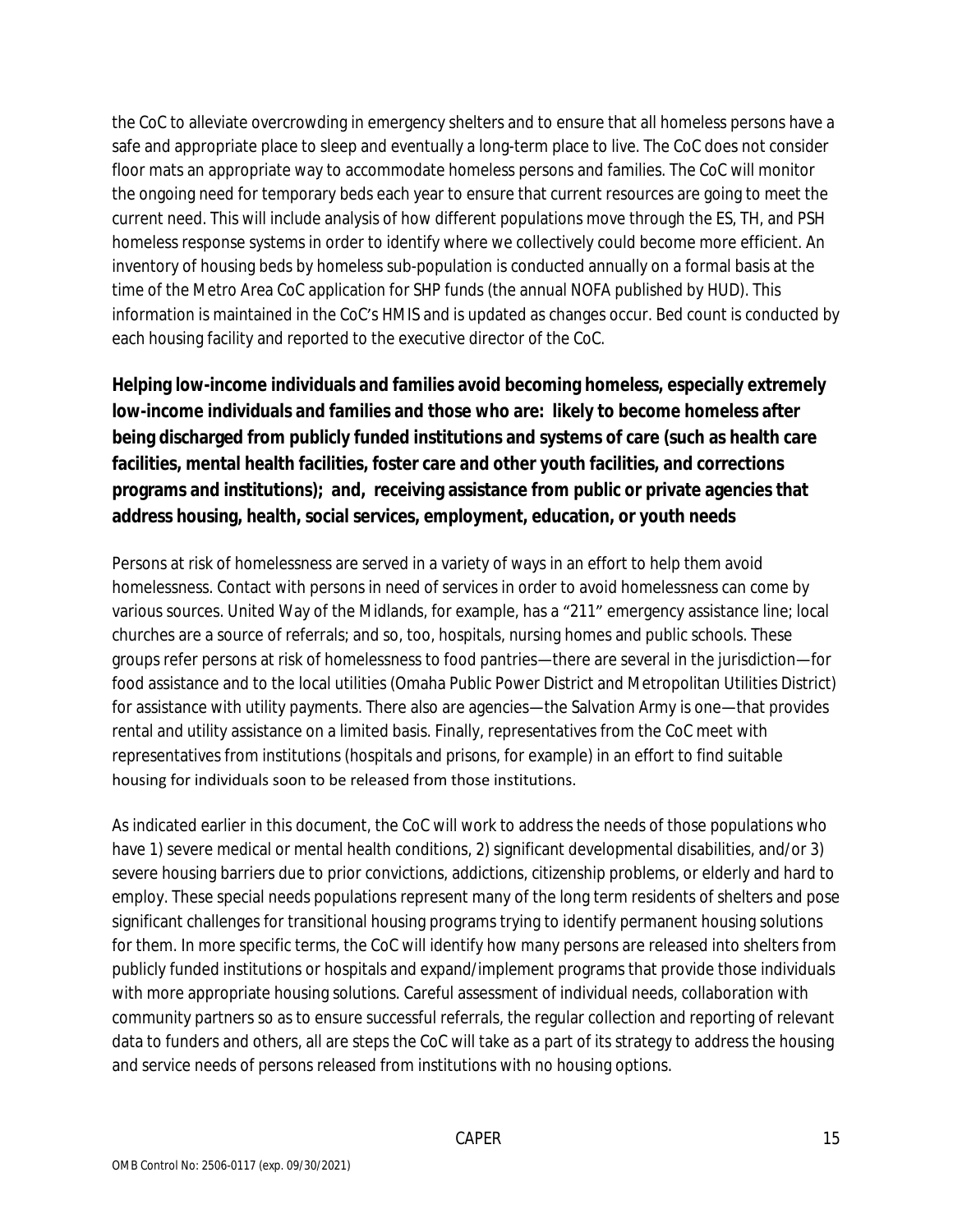**Helping homeless persons (especially chronically homeless individuals and families, families with children, veterans and their families, and unaccompanied youth) make the transition to permanent housing and independent living, including shortening the period of time that individuals and families experience homelessness, facilitating access for homeless individuals and families to affordable housing units, and preventing individuals and families who were recently homeless from becoming homeless again**

Chronically homeless individuals and families are identified through the outreach efforts of several agencies (Community Alliance, Heartland Family Service, the Nebraska Aids Project, Stephen Center, Siena/Francis House, the VA and Youth Emergency Services). Once identified, they are assessed by those same agencies and referred to what is currently the most appropriate of available housing options. Once housed, case managers work with the individuals and/or families to stabilize their situation and connect them to needed services. Housing subsidies often are needed as are the financial and other supports available through mainstream resources. The City is the jurisdiction's grantee for rental assistance for the chronically homeless with mental illness, a 22 bed program run in partnership with the Omaha PHA and Community Alliance. Other housing programs serving the chronically homeless are Heartland Family Service's Samaritan Program and the Veterans Administration Supportive Housing (VASH) program. Emergency shelters and other programs, including transitional housing facilities and the rapid re-housing program, also provide and/or work to secure housing for the chronically homeless en route to ending their homelessness.

Families with children are contacted initially—or often so—by emergency shelters and/or by the many groups (listed in the previous paragraph) engaged in street outreach. They also are identified by homeless liaison workers employed by the public school system for the specific purpose of identifying homeless children (and families). Once identified, their situation is assessed and they are referred to the best of available housing options. This could mean referral to area shelters if they are living on the street or, if already in a shelter, to Heartland Family Service's rapid re-housing program or to area transitional housing and permanent housing options.

Homeless veterans and their families are contacted/identified by the CoC's outreach teams (listed above) but also through Family Housing Advisory Service's "Outreach to Veterans" program. Assessed and referred, they are housed variously at emergency shelters and transitional housing programs until they can be permanently housed. A grant per diem program, "Transitional Housing for Homeless Veterans" is available through the Siena/Francis House, through the Lutheran Home, and through the newly established "New Visions" program. The City was a partner in the development and expansion of Siena/Francis House and provided the land and site development for the construction of the New Visions program. The Nebraska Veterans' Aid Fund (NVA) offers temporary emergency aid, a fund that assists veterans, their spouses, and dependents when unforeseen emergencies occur and other resources are not available.

Unaccompanied youth are contacted most often through the outreach efforts of Youth Emergency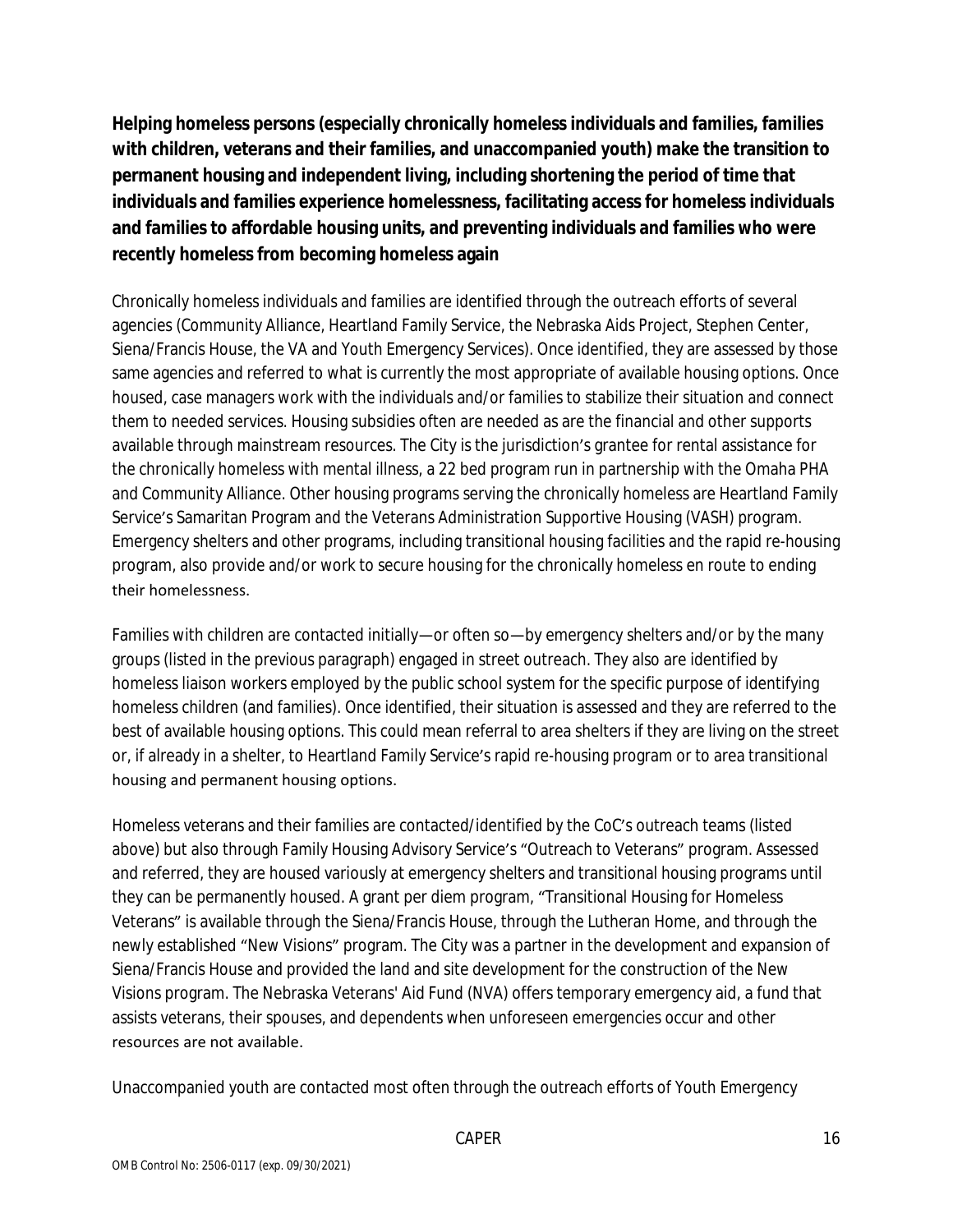Services (YES). Youths are contacted on the street or at the drop-in center provided by YES. Unaccompanied homeless youth also are contacted by law enforcement officers on patrol and through Child Saving Institute, an organization (like the State of Nebraska's Child Protective Services) that works to reunify children with their families. In addition, the CoC's Youth Task Force provides advocacy for homeless youth and works to increase community awareness concerning the problem of youth homelessness. Youth Emergency Services does provide transitional housing beds for unaccompanied youth as do emergency shelters on a limited basis. Finally, Project Everlast works with youth in foster care to help them make the connections that will allow them to avoid homelessness once they leave the foster care system.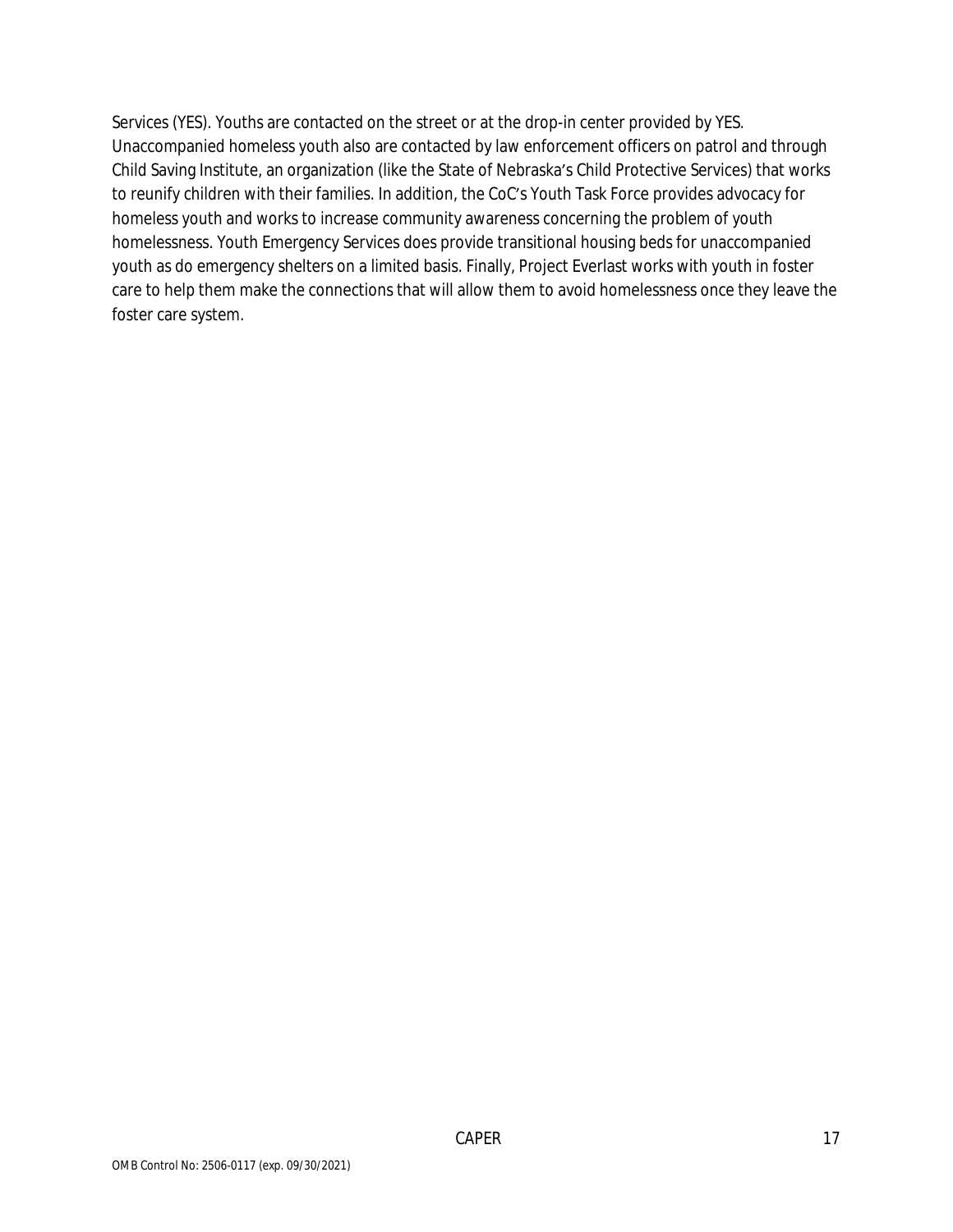# **CR-30 - Public Housing 91.220(h); 91.320(j)**

### **Actions taken to address the needs of public housing**

The Municipal Housing Agency was created in 1968 to serve as the public housing authority within the city limits of Council Bluffs. MHA currently assists families and individuals who are disabled, nearelderly, elderly or low income. Regal Towers and Dudley Court provide 295 units of public housing which includes 146 efficiency units and 64 one bedroom units . The Section 8 Housing Choice Voucher Program provides 697 vouchers which includes twenty Veteran Affairs Supportive Housing vouchers (VASH). The Agency's Family Self Sufficiency program currently has twenty participants.

The Mission of MHA includes, but is not limited, to the following

- Provide affordable, safe, decent and sanitary housing to low-income families that will promote economic mobility and a suitable living environment free from discrimination.
- To provide safe and sanitary living conditions for very low income families while maintining their rent payments at an affordable level.
- To minimize public housing vacancies and continue to improve turnaround days to maintain MHA's High Performer Satus in HUD's PHAS Accreditionation
- Housing for elderly and disabled low income families in or Public Housing units.

### **Actions taken to encourage public housing residents to become more involved in management and participate in homeownership**

Currently the MHA owns and manages two multi-family facilities with the first preference of housing the elderly and disabled. MHA has a five member Board of Commissioners appointed by the Mayor of Council Bluffs and approved by the City Council. MHA has a Resident Advisory Board which meets a minimum of once time per year to express their ideas as well as assist MHA in prioritizing future improvements to the public housing and Section 8 programs.

Municipal Housing Agency continues outreach and marketing efforts which is done mainly by attending various meetings with area non-profits. The MHA distributes various pamphlets including "Respect Your Tenants" and " Respect your Rental Unit" as well several informational brochures.

There were no activities reported for activities that encourage public housing residents to participate in homeownership.

#### **Actions taken to provide assistance to troubled PHAs**

Not applicable. The Municipal Housing Agency is not a troubled PHA.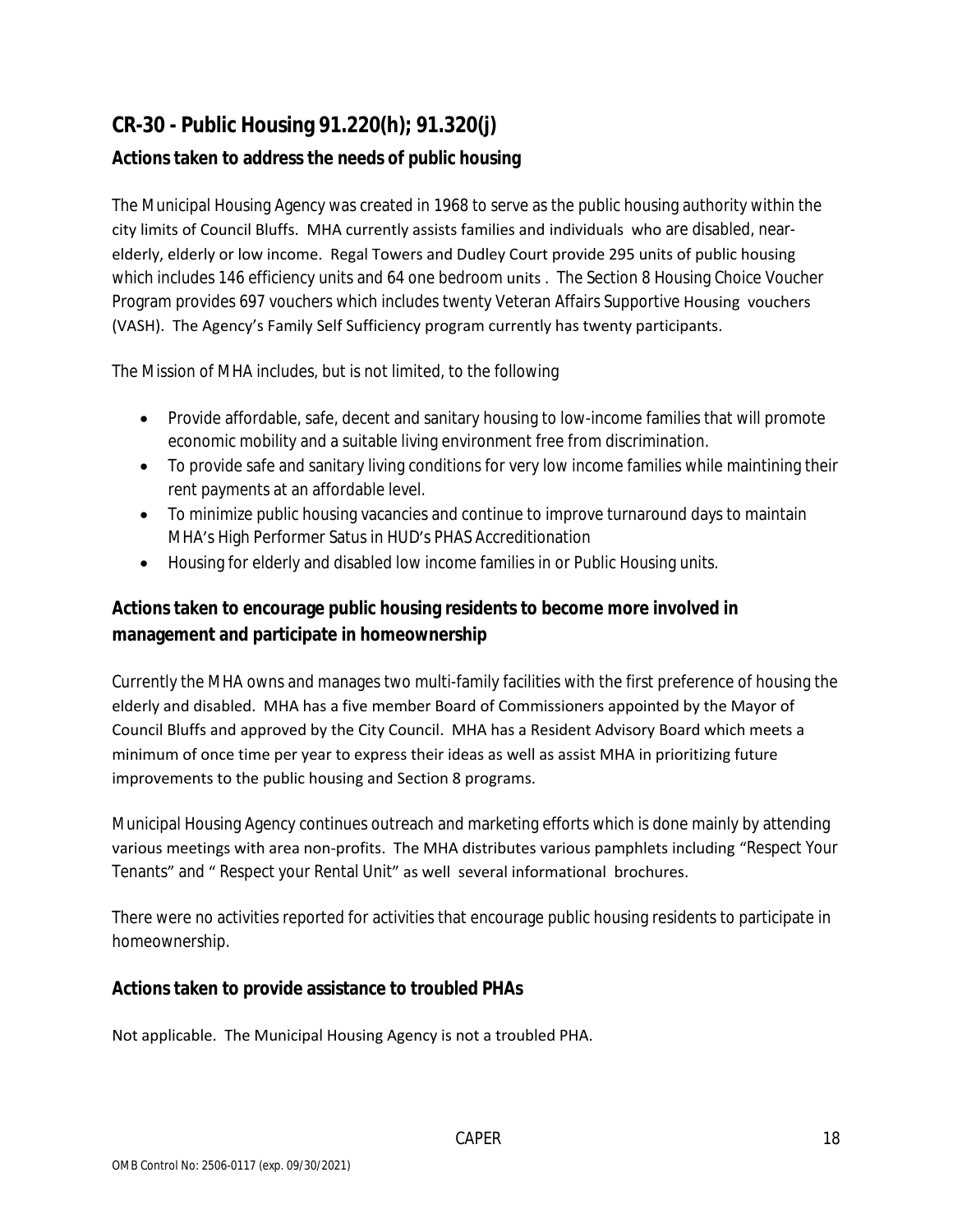# **CR-35 - Other Actions 91.220(j)-(k); 91.320(i)-(j)**

**Actions taken to remove or ameliorate the negative effects of public policies that serve as barriers to affordable housing such as land use controls, tax policies affecting land, zoning ordinances, building codes, fees and charges, growth limitations, and policies affecting the return on residential investment. 91.220 (j); 91.320 (i)**

In conjunction with the Cities of Omaha and Bellevue and each city's respective Public Housing Authority, the City completed its Affirmative Fair Housing Assessment in 2018. This document identified deficiencies in Council Bluffs with regards to affordable and fair housing and set goals for improving these deficiencies. From this, the City has evaluated its land use, zoning ordinances, building codes and fees to reduce barriers for affordable development.

### **Actions taken to address obstacles to meeting underserved needs. 91.220(k); 91.320(j)**

- 1. Expanded outreach efforts to inform the public of available programs including housing rehabiltitation, emergency housing repairs, lead remediation and available services through partner agencies.
- 2. Expanded the Affected Properties Program to city-wide.
- 3. Worked with NeighborWorks Home Solutions to revise new construction single-family house plans to create a new, more affordable unit for purchase.
- 4. Continued partnerships with the Human Services Advisory Council (HSAC) and the FEMA Emergency Food and Pantry (EFSP).

#### **Actions taken to reduce lead-based paint hazards. 91.220(k); 91.320(j)**

In December 2018, the City was awarded a Lead Based Paint Hazard Control Grant (LBPHC) for \$2,000,000 to remediate lead in low-to-moderate income households with children 6 years and under. The City is currently working on this program with a goal to assess 110 units and remediate lead in 110 units approximately. The City worked to increase outreach efforts and completed three remediations in 2020. In 2021, three units were completed.

#### **Actions taken to reduce the number of poverty-level families. 91.220(k); 91.320(j)**

The City supported efforts of non-profit and public agencies working to reduce the number of povertylevel families.

#### **Actions taken to develop institutional structure. 91.220(k); 91.320(j)**

During the 2019-2023 Consolidated Plan period, the City plans to work on the following actions to develop institutional structure: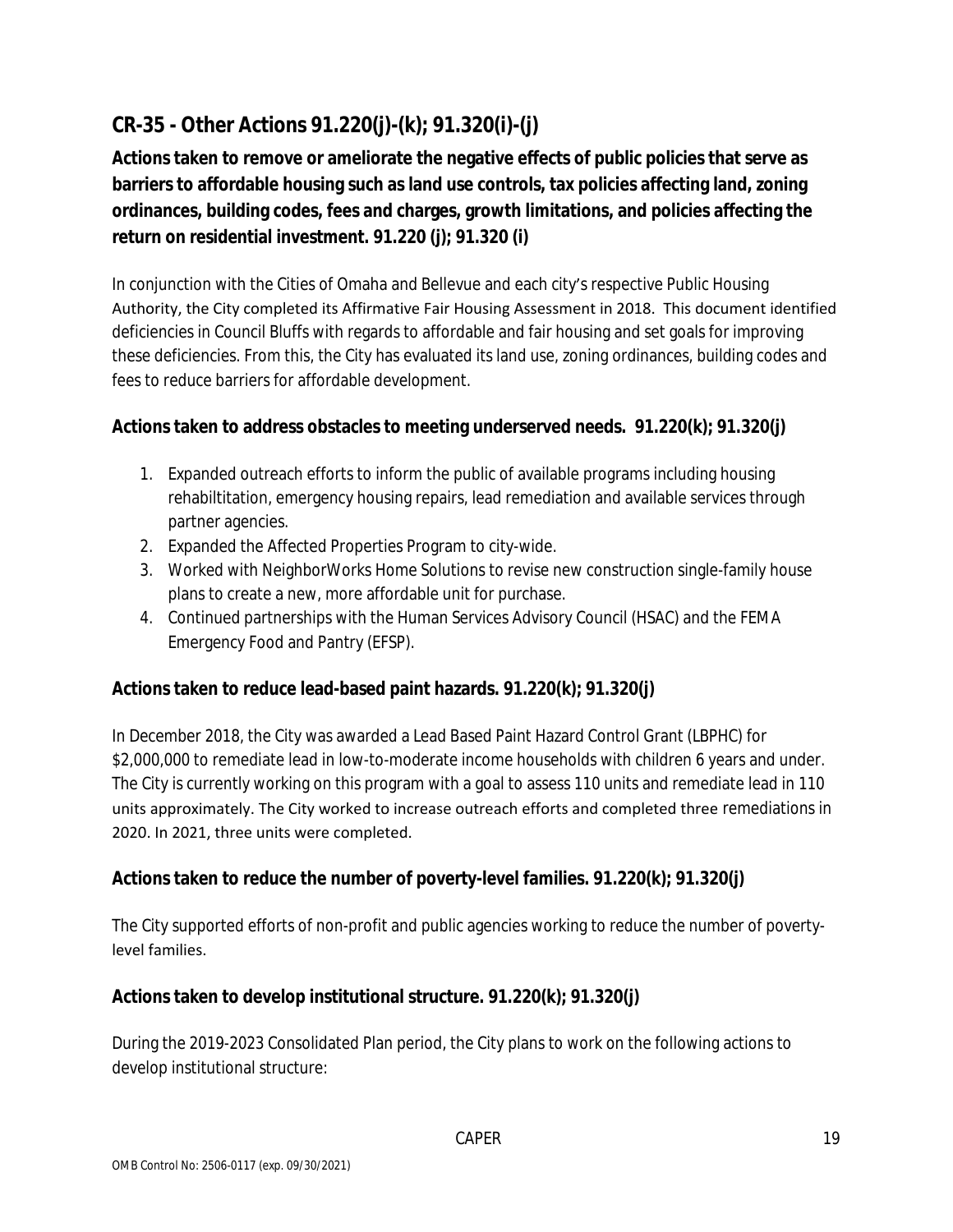- Eliminate language barriers for persons with LEP to enhance their accessibility to City programs and services by providing language services as needed, if a Language Access Plan is not warranted. The City provides language interpretation services for those requesting such.
- Solicit applications and increase the percentage of members of the protected classes serving on appointed boards and commissions dealing with housing issues until comparable to City-wide rates. In addition, as vacancies on appointed boards and commissions dealing with housing issues came available, applicants from protected classes were sought.
- Completed the Consortia Affirmatively Furthering Fair Housing Assessment identifying contributing factors to barriers and goals for furthering fair housing. Plans to continue these efforts and reaching goals.

Utilizing an award for a Lead Based Paint Hazard Control Grant that will be used for low-to-moderate income households to remediate lead based paint and soil in households with children six years old and under.

### **Actions taken to enhance coordination between public and private housing and social service agencies. 91.220(k); 91.320(j)**

The City continues its partnership with the Human Services Advisory Council (HSAC) and its Housing Committee (Committee). HSAC is comprised of 50 plus agencies that serve in the social service environment. The mission of HSAC is to foster collaboration between human services agencies. They identify community needs, and then encourage the optimal utiliziation of resources to cultivate change and public awareness.

The Committee is comprised of agencies that specifically focus on housing for low-to-moderate income individuals. Their goals and objectives are:

- Build capacity of the committee and continued recruitment of new members.
- Survey HSAC member agencies on a regular basis to assess the needs of their clients and to determine how the Housing Committee can better address needs.
- Continue maintaining and updating HSAC Housing List. This list will include apartment complexes and smaller rental units, including individual landlords, and will include additional information about the units pertinent to low-income individuals. The list will be made available to the general membership and will be posted on the HSAC webpage.
- Develop and implement 2 client information sessions during the year. Sessions will focus on providing tools and information to assist low-income residents with housing issues (a tenant's legal rights and responsibilities, etc.). Sessions will be incorporated into existing local events that target lower income and at-risk populations.
- Review and update the informational flyers made by the committee.
- Organize and conduct one items drive to support a housing-based agency or program to assist participants with furniture and household items.
- Keep the general HSAC membership appraised of housing updates, news, and legislation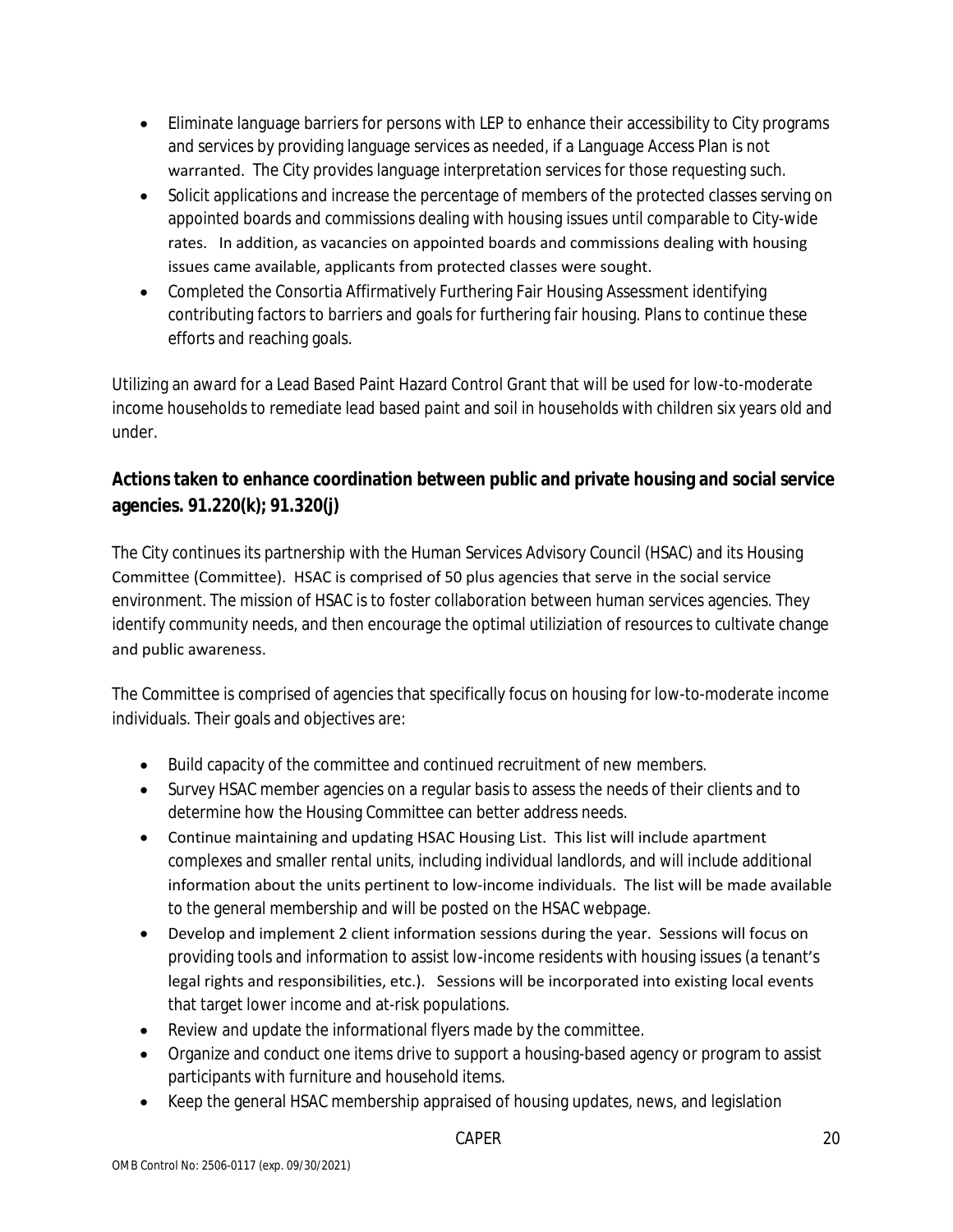through sharing of information in general meetings and via the listserve.

Maintain a relationship with the City of Council Bluffs Housing Department.

### **Identify actions taken to overcome the effects of any impediments identified in the jurisdictions analysis of impediments to fair housing choice. 91.520(a)**

The City is working to implement its goals and objectives outlined in the AFFH Assessment completed in 2019. The City is actively seeking to create additional low-to-moderate income housing through its partner agencies. Additionally, the City continues to provide funding to promot stable, permanent housing for the homeless. The City is working to identify ways to increase its Section 3 compliance through partnerships with MHA and other local low-to-moderate income housing agencies.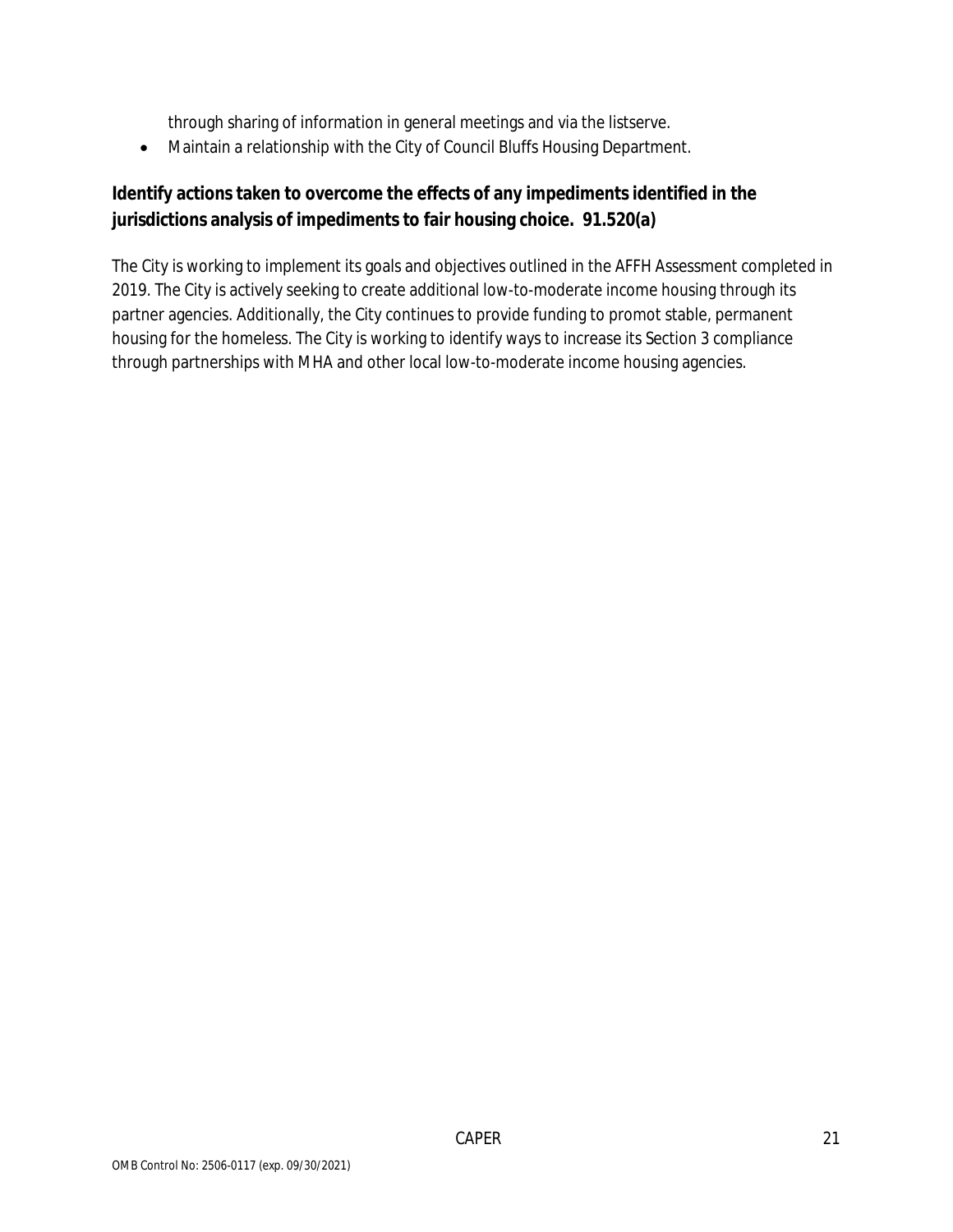# **CR-40 - Monitoring 91.220 and 91.230**

**Describe the standards and procedures used to monitor activities carried out in furtherance of the plan and used to ensure long-term compliance with requirements of the programs involved, including minority business outreach and the comprehensive planning requirements**

The City of Council Bluffs' project monitoring efforts begin with the negotiation of individual contracts. Contracts must be drafted in such a way as to provide measurable performance criteria and administrative standards, all consistent with HUD or other regulatory guidelines and requirements. Progress towards attainment of specific goals will be monitored throughout the contract term and any longer period specified. This is particularly important for Sub-recipients who are working under a longterm contract for services. Monitoring of Sub-recipients by City staff will include the combined use of tracking of compliance key terms of the contract, contract specified inventory of required monitoring area, on-site reviews and audits, annual performance reports, and periodic status reports, as necessary. Violations, deficiencies or problems identified during routine monitoring procedures will be addressed and corrected by providing the Sub-recipient with the necessary information and technical assistance. If the problem persists, sanctions will be imposed appropriate to the scale of the problem.

 In addition to monitoring the performance of Sub-recipients, the City of Council Bluffs has a monitoring system in place for projects and programs conducted by Community Development Department staff. This includes a competitive bidding, job site inspection, eligibility determinations and underwriting criteria and monthly activity reports. Monthly reports allow staff to analyze goal related performance in a number of areas. These include number of clients benefiting, client composition and geographic areas served. By analyzing at this level, staff can determine when and where needs are being met, area and population being underserved and compliance with regulatory requirements. The City of Council Bluffs will continue to invest significant staff time and effort to an ongoing and thorough monitoring process to insure that all funds are put to their best and most efficient use according to the priorities and goals identified and within the guidelines of the appropriate state and federal program.

In FY20 the Community Development Department staff conducted desk reviews of all the City's projects/programs funded with CDBG funds. In general, all projects/programs were found in compliance with HUD and other regulatory guidelines. Staff continued to monitor these programs in 2020 for compliance.

Utilizing minority-women owned businesses are encouraged. For all requests for proposals and/or services, the City requests information from the proposed contractor regarding their minority business status.

 Additionally, the City's Community Development Department verifies all programs and projects assisted are in compliance with the City's Comprehensive planning requirements.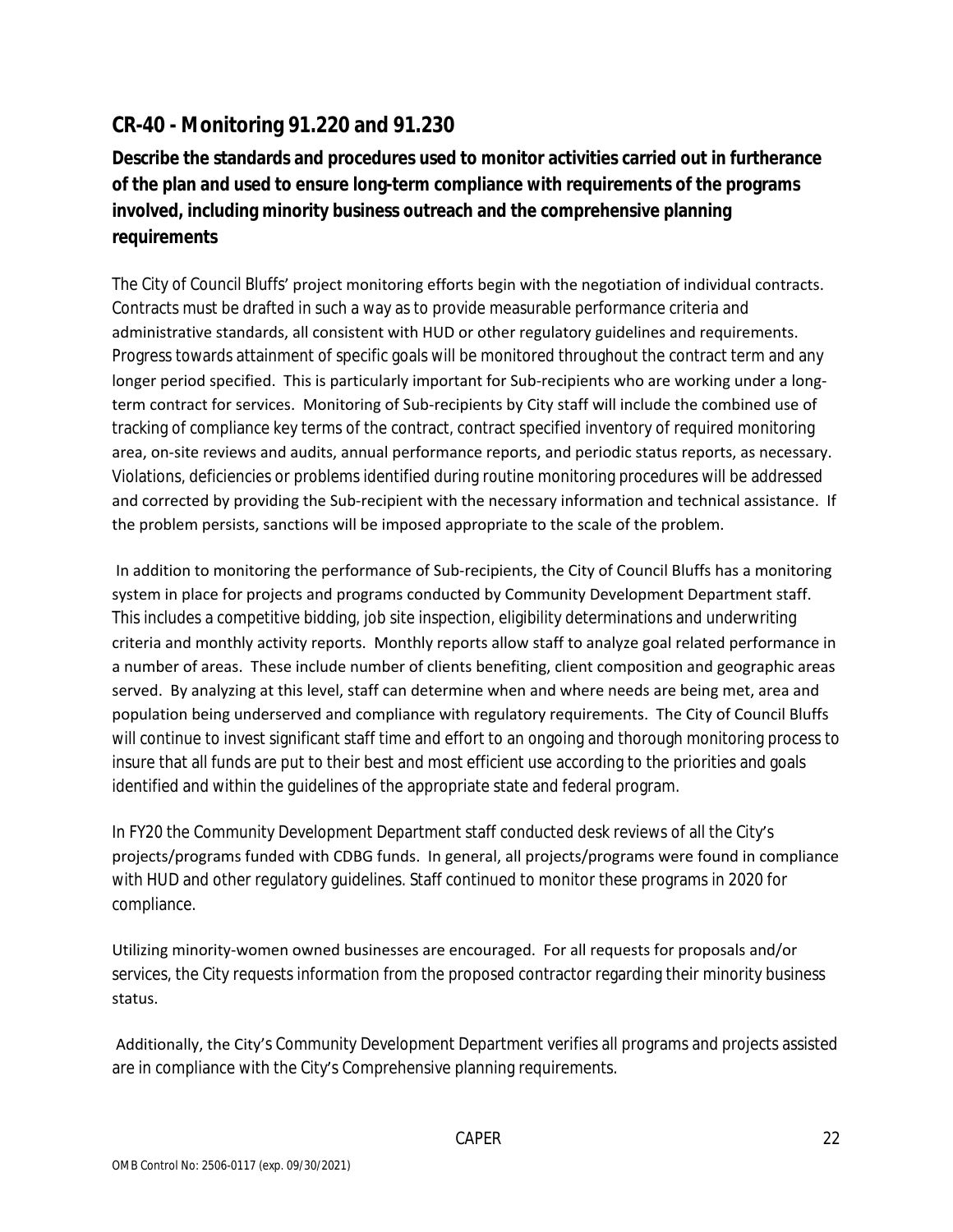### **Citizen Participation Plan 91.105(d); 91.115(d)**

### **Describe the efforts to provide citizens with reasonable notice and an opportunity to comment on performance reports**.

Section 91.105(d)(2) of the consolidated plan regulations requires that grantees consider any comments or views of citizens, received in writing or orally at public hearings, in preparing the CAPER. No citizen comments have been received in preparing the FY21 CAPER. Notice of the availability of the CAPER was posted on the City of Council Bluffs' website and were available for printing upon request. Copies of the proof of posting / certifications of availability are attached and found in Appendix A.

## **CR-45 - CDBG 91.520(c)**

**Specify the nature of, and reasons for, any changes in the jurisdiction's program objectives and indications of how the jurisdiction would change its programs as a result of its experiences.**

During the FY21 program year, the City made no changes in program objectives.

### **Does this Jurisdiction have any open Brownfields Economic Development Initiative (BEDI) grants?**

No

 **[BEDI grantees] Describe accomplishments and program outcomes during the last year.**